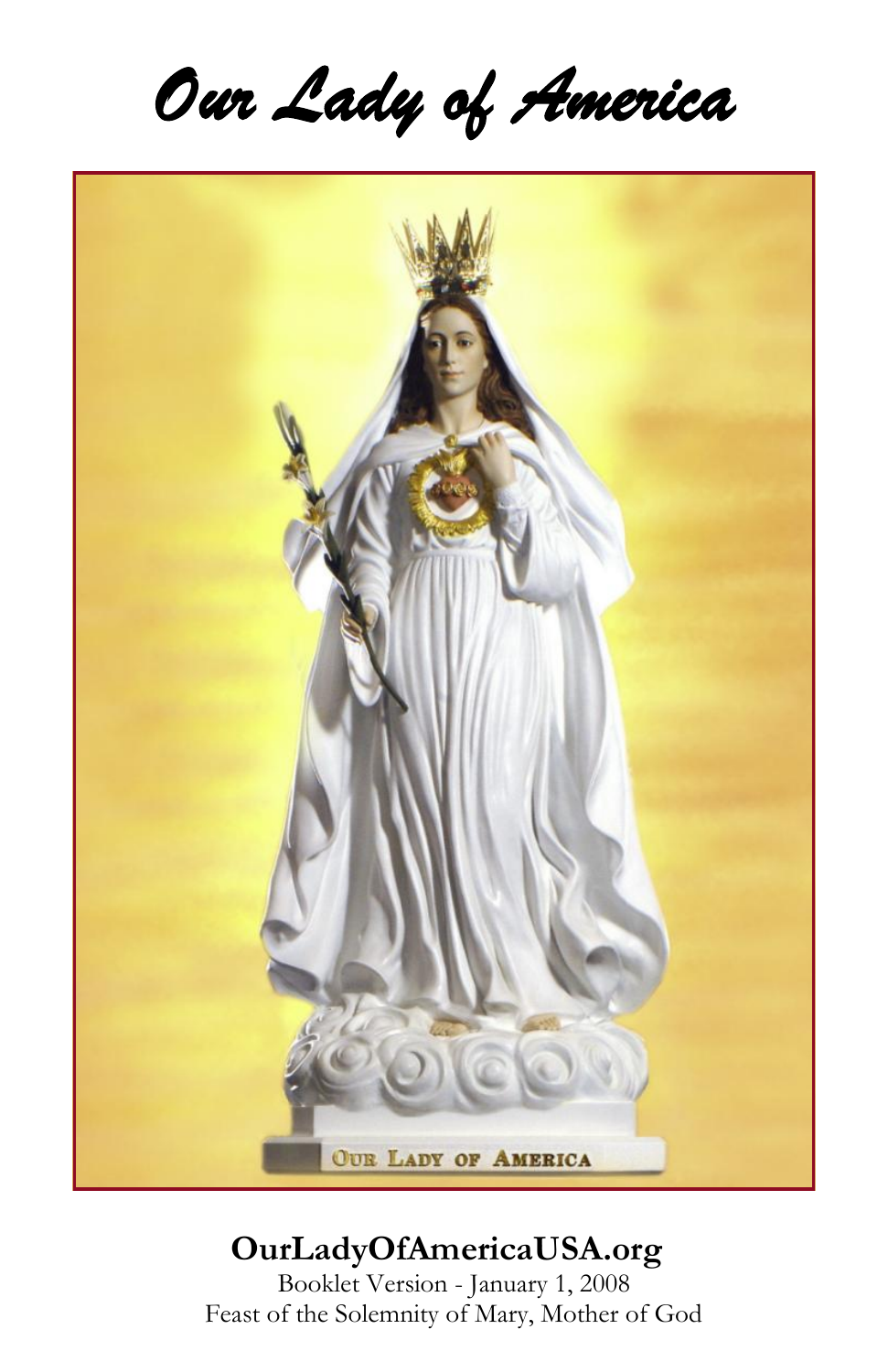# **INTRODUCTION**

The following lines were penned by a religious Sister, Mary Ephrem (Mildred Neuzil), from her cloister cell. She was professed as a religious in 1933. Exteriorly she was much like any other Sister in the Community, trying to be faithful to the Rule and the religious practices of the Community. She received her assignments to work in various houses, mostly in domestic work. From 1951 to 1954 she taught kindergarten classes in a parish school and enjoyed very much working with the little ones.

About 1938 she began to have what seemed like mystical experiences. They may be described as flights of the spirit, interior locutions, etc. Having these did not disturb nor overawe her in any way. In fact, by her own admission she thought they were a common thing to all religious.

In 1948 these experiences were brought to the attention of her confessor. He prudently advised her to be very cautious, lest it be a case of an overactive imagination. The experiences became more vivid and the messages more pressing. She considered seriously entering a cloister, perhaps to find her fulfillment of God's Will there. But various events indicated otherwise. Finally, her own Community established a cloistered group within the active, and in May 1958 she was permitted to enter this cloister.

These supernatural happenings, referred to above, included many things that concerned only her own personal spiritual life: special espousals with Christ, designation as the Little White Dove, etc. During all this time there were no external signs that she was different from any other member of the Community.

After some years she began to write down briefly the happenings during these occasions of special communication with God. These were read by one of the other priest to whom she had gone for direction, and in general they never found in them anything contrary to faith and morals, nor anything to indicate mental debility. On the contrary, some points, especially the great emphasis on the Indwelling of the Blessed Trinity, showed a theological understanding beyond what this Sister had been able to obtain from her regular courses in Religion.

Finally, in 1954 these visits took on the nature of a specific program of special devotion to Mary which this Sister was commanded to propagate. In fulfillment of these expressions of Our Lady which this Sister is convinced Mary wants her to carry out, she has set down in writing this Message of Mary, who presents herself here as Our Lady of America.

Sister Mary Ephrem (Mildred Neuzil) died on January 10, 2000 in Fostoria, OH.

> Nihil Obstat: Daniel Pilarczyk, S.T.D. Imprimatur: †Paul F. Leibold, V.G. Cincinnati, OH – January 25, 1963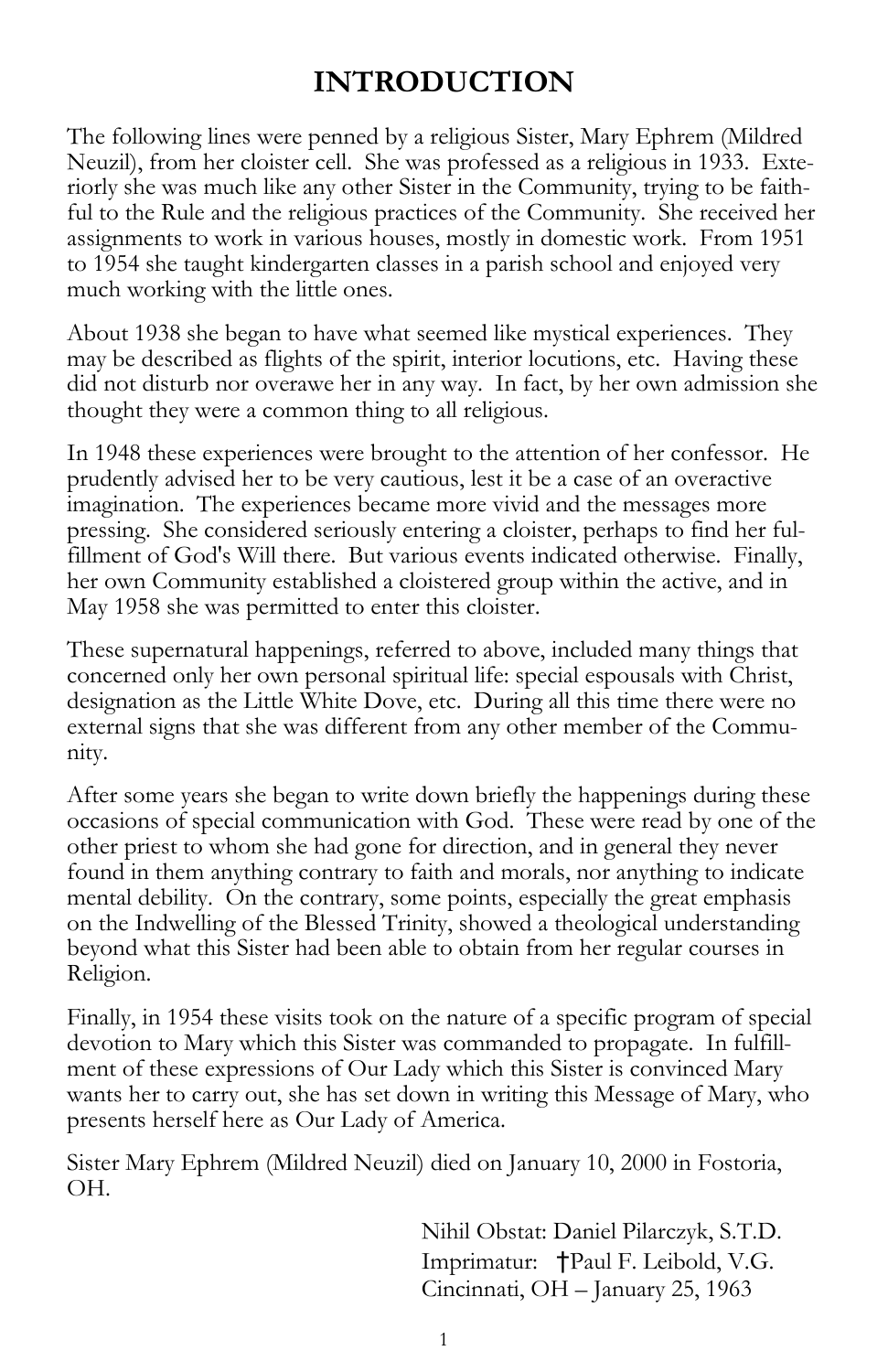# **OUR LADY OF AMERICA**

Our Lord often spoke to me in the past, and already in the early 1940's it was made known to me interiorly that my mission was to converge towards the sanctification of the family. I was not further enlightened at that time as to how this was to be accomplished.

In the year 1954, however, Our Lord addressed the following words to me. As they coincided in every way with Our Lady's message concerning the spiritual renewal of souls, I have placed them at the beginning of this manuscript.

## **Our Lord's words, May 22, 1954:**

"My little white dove, if the world is dying, it is because it will not let Me give it life.

"I am the resurrection and the life, and unless souls seek their life in Me, they will find only death and destruction.

"They fear man-made destroyers of life, yet destruction is in themselves. Man destroys himself through the evil that is in himself.

"Implements of war kill only that which is without. Man kills that within himself which none but he can kill.

"God is light, man is darkness, and unless he comes into the light, he will be forever darkness.

"The Voice of My Heart is the Voice of Mercy. If man will not listen, there is no more I can do, for he ties My hands."

#### **May 29, 1954:**

"My Heart beats with compassion for the sorrows of man. Oh, how gladly would I help him bear the weight of his terrible cross, fashioned, for the most part, by his own guilt! But alas, he will have none of My help. So I am forced to stand by the side of the road and watch him struggle hopelessly in his agony.

"O man, what have I done to you that you should refuse My aid?

My little white dove, do you know what I find most lacking in the world today? It is FAITH. There are so few souls that believe in Me and My love. They profess their belief and their love, but they do not live this belief. Their hearts are cold, for without faith there can be no love.

"Pray and sacrifice yourself, My child, that faith may once again find entrance into the hearts of men."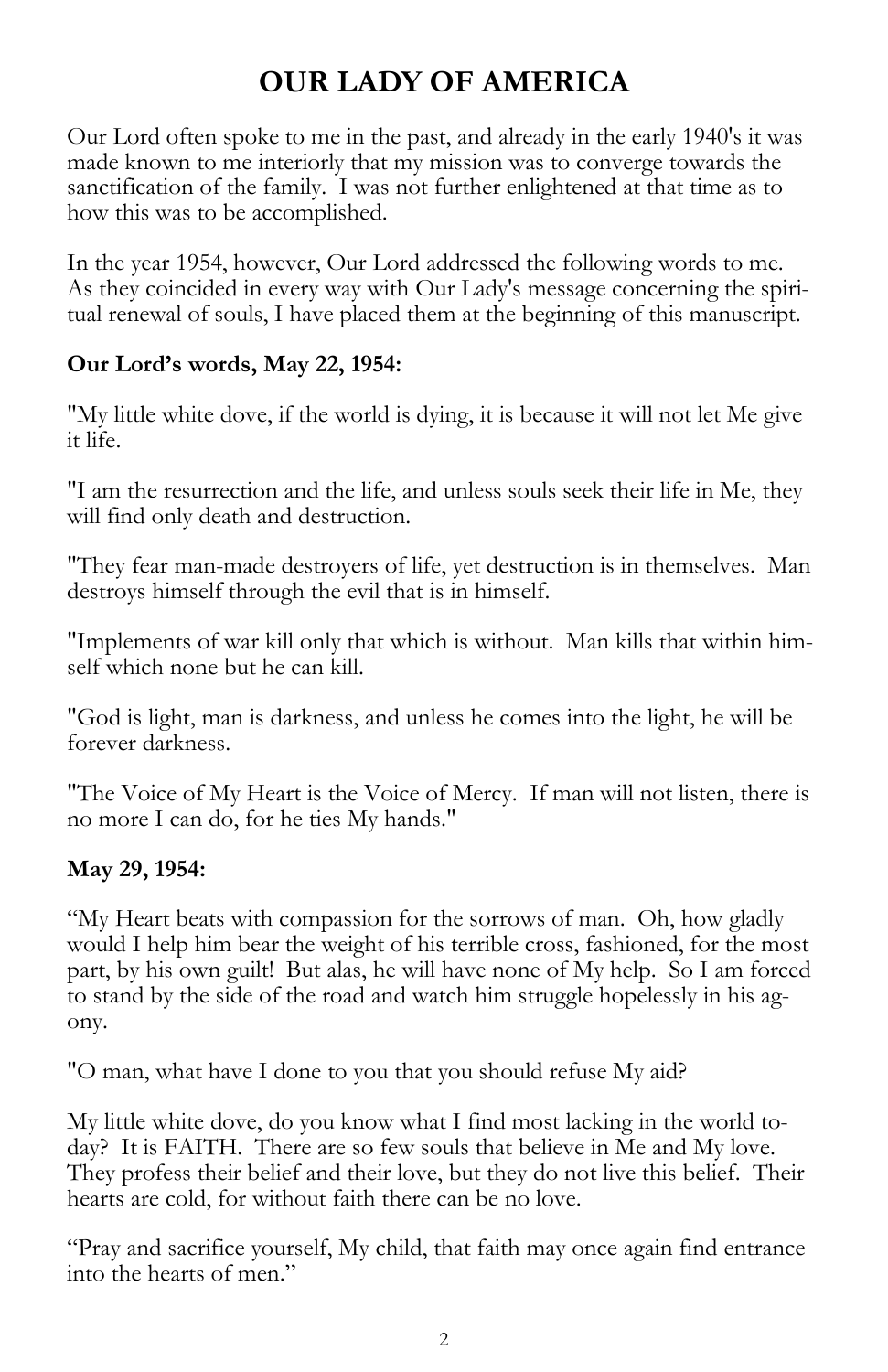# **July 11, 1954**

"My daughter, I am not loved in the homes of men. And because I am not loved, the Divine Trinity refuses to dwell therein.

"Children are not taught to love Me, because those who have charge over them have no time or patience to do so.

"My Heart grieves over My children in the world. Their hearts are being drawn farther and farther away from Me. They will not even listen to My Mother, because they have never been taught to listen.

"I am a Beggar for love, but how few give to Me the means by which to satisfy My divine hunger. I hunger for the love of My own, and I receive only the crumbs no other would accept.

"My Father is angry. If My children will not listen to My Heart, which is a Voice of mercy and instruction, punishment will come swiftly and none shall be able to stay it. The pleadings of My Heart have held back the divine justice about to descend on an ungrateful and sinful generation.

"Woe to parents who set a bad example to their children! Terrible will be their judgment. I will demand a strict account of every soul entrusted to their care.

"Woe to parents who teach their children how to gain materially in this world and neglect to prepare them for the next!

"Woe to children who disobey and show disrespect towards their parents!

"'Honor thy father and thy mother.' On this shall they be judged most severely."

# **July 12, 13, 14, 1954:**

"Blessed are the homes that honor My Name and the Name of My Father.

"Blessed are the homes where I am loved, for there the Holy Trinity dwells.

"Blessed are the parents and children who have made a home for God in their hearts.

"Little secretary of My Heart, write these instructions for the sanctification of My people.

"My Father's house is a house of prayer, and you have made it a den of thieves.

"My children, every home and every soul is My Father's house, for He made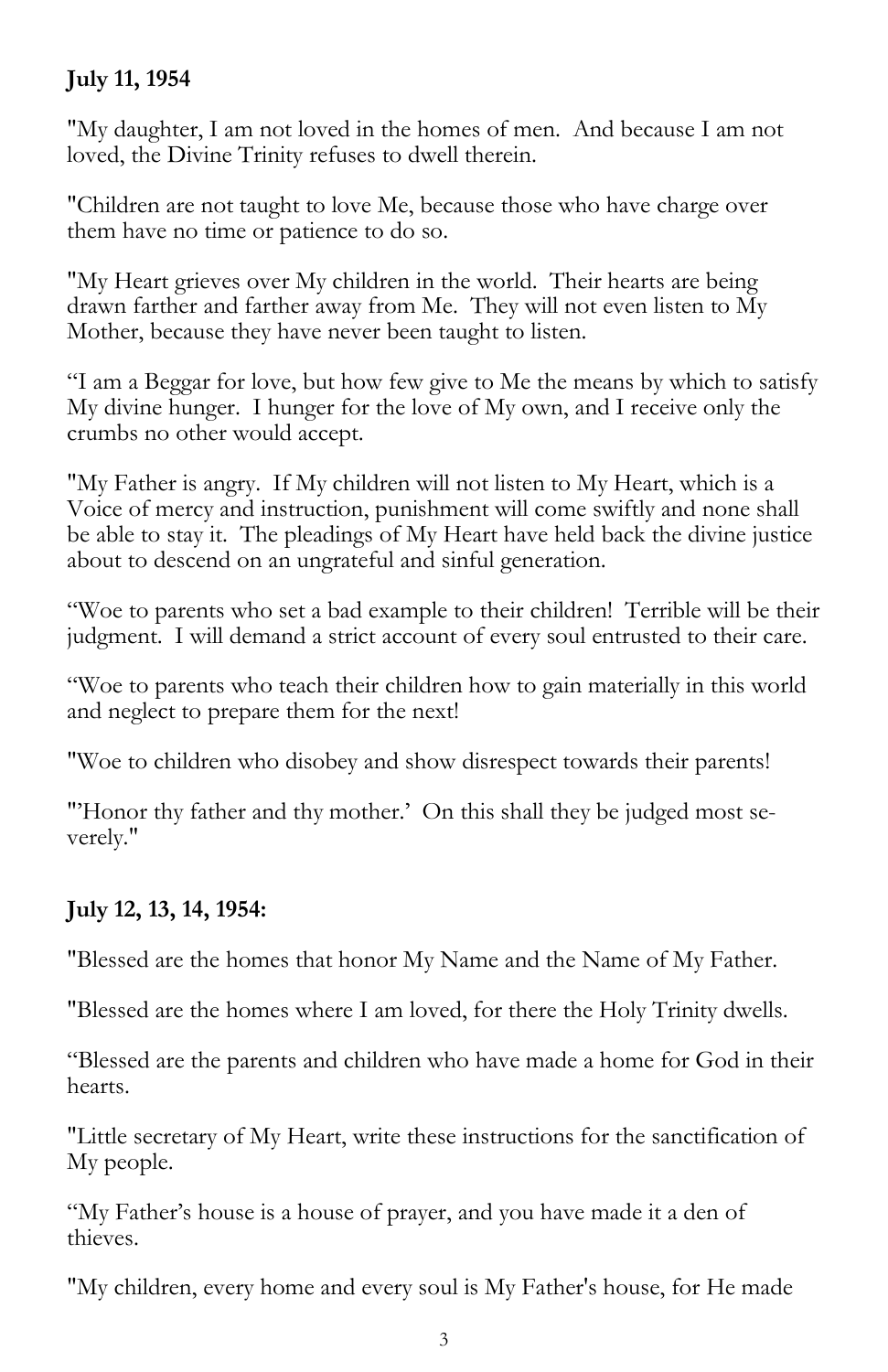them and they are His. But many of them are no longer sanctified by His Presence. Thieves have entered in and stolen from Him His temples of prayer. It is you, My children, who have let them in. If, My children, you will cleanse your temples, My Father will return and We will come and make our abode with you.

"Return, My people, for My Heart hungers and thirsts for your love. If you will not return, the just anger of My Father will descend upon you. What would you--My love or My Father's anger? Choose, and as you choose, so shall it be done. I will not force your free will, for that is yours to use as you desire."

 $\overline{\phantom{a}}$  , where  $\overline{\phantom{a}}$  , where  $\overline{\phantom{a}}$  , where  $\overline{\phantom{a}}$ 

The next incident took place in the fall of the year 1954, when I was stationed at a different house of the Congregation. I do not remember the exact date, as I did not intend ever saying anything about it. I was sitting in the room next to the kitchen with the intention of saying some of my prayers. Almost at the very moment I began to pray, I saw an Angel. I knew this immediately, although the apparition did not reveal itself as such until later. I saw the Angel standing before me towards the left. He was dressed in a white robe or garment, which was perfectly plain and perfectly white. The whiteness of his robe stood out against the darkness about him. It was like a light in the midst of darkness. He was holding a green palm and a drawn sword in his left hand, the tips of both palm and sword resting against his left shoulder. I saw all this at a glance. The Angel said to me, "Receive the palm of victory." I became suspicious. I could not think of any victory of mine that deserved such a reward. Besides, it sounded a bit like flattery to me. I have always been wary of words of praise; they put me on my guard. Why was the palm not given to someone else more deserving of it than I? So I shook my head and resolutely went back to my prayers. But the Angel would not go.

He spoke again, "You do not believe me. Will you accept the cross?" For me this struck more nearly home.

I said, "Yes, I will accept the cross."

To this he replied, "Then you will accept the palm and the sword. With the sword the saints conquered themselves, the world, and the devil. I am the Angel of Peace. I come to those whose hearts are attuned to the Voice of God. To such as these I remain a perpetual light through blinding darkness. I was sent by Him Who said, 'I am the Light of the world.' "

Later it was made known to me that the Angel of Peace was St. Michael.

 $\overline{\phantom{a}}$  , where  $\overline{\phantom{a}}$  , where  $\overline{\phantom{a}}$  , where  $\overline{\phantom{a}}$ 

On November 8, 1954, a short time after the visit of the Angel of Peace, Our Lady spoke to me in these words: "It is the wish of my Son that fathers and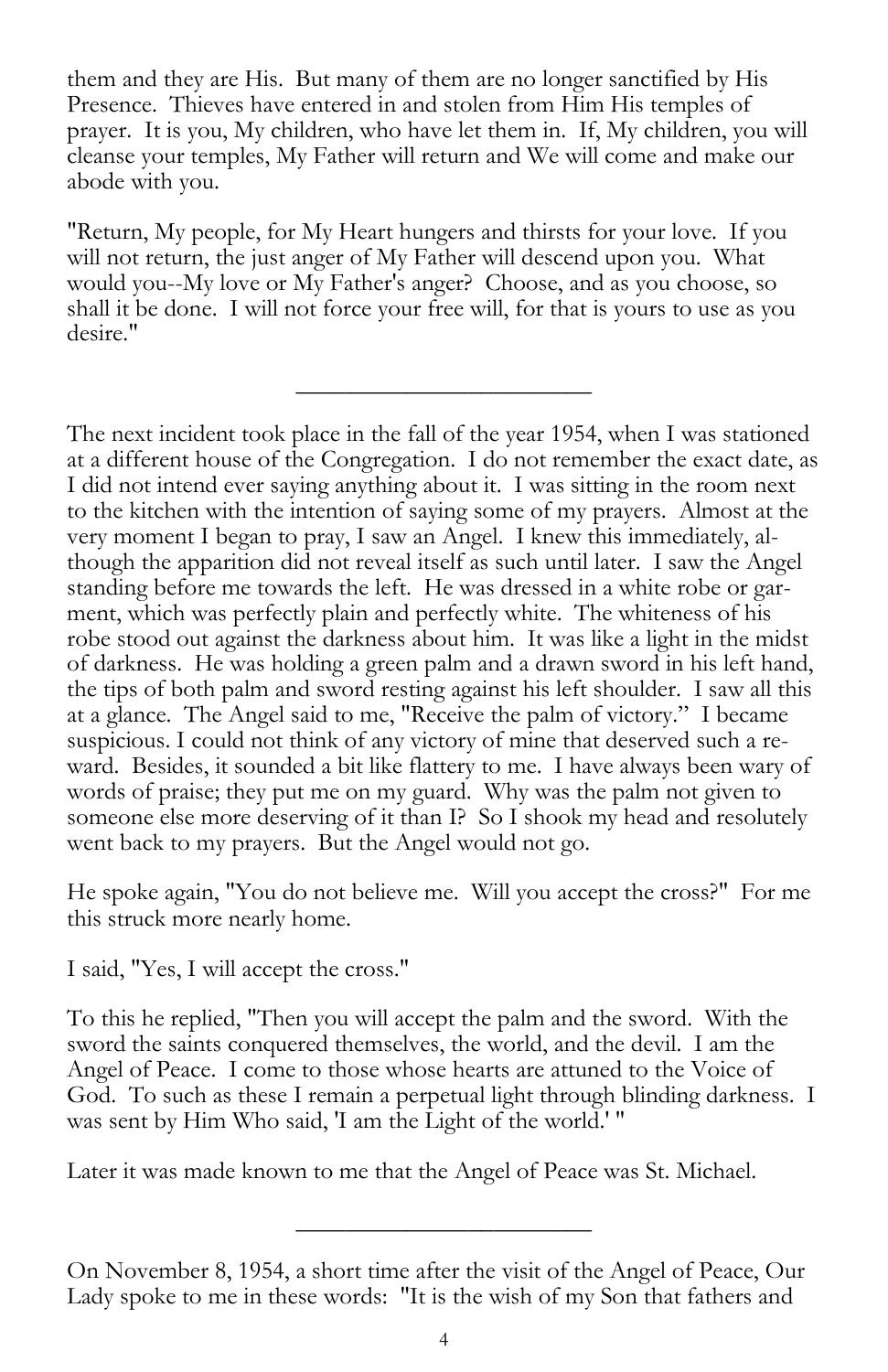mothers strive to imitate me and my chaste spouse in our holy life at Nazareth. We practiced the simple virtues of family life, Jesus our Son being the center of all our love and activity. The Holy Trinity dwelt with us in a manner far surpassing anything that can ever be imagined. For ours was the earthly paradise where once again God walked among men.

"As in our little home no sin was to be found, so it is the wish of the Heart of my Son and my Immaculate Heart that sin should, as far as possible, be unheard of in the homes of our children.

"The Divine Trinity will dwell in your midst only if you are faithful in practicing the virtues of our life at Nazareth. Then, you also, my children, you also will become another paradise. God will then walk among you and you will have peace.

 $\overline{\phantom{a}}$  , where  $\overline{\phantom{a}}$  , where  $\overline{\phantom{a}}$  , where  $\overline{\phantom{a}}$ 

"I need your help to bring peace into the world. Do not disappoint me."

The next incident happened at another mission where I was sent the following year. This date was recorded as November 20, 1955. I found myself in a halfsleeping and half-waking state, which I had often experienced before. It gave one the strange effect of being in two worlds. I find no other way to explain this state. I entered a small room, strange and unknown to me. As I was looking around in a rather bewildered fashion, I sensed another presence in the room. I turned toward the doorway, and confronting me was an angel. He was dressed in white, but his garments were arranged in a different manner from those of St. Michael. Although the room was very light, I saw a bright halo surrounding his head. His arms were extended, bent at the elbows, his fingers pointing upwards. A sort of supernatural dread came over me.

I knelt down, then asked him, "Who are you?"

He replied, "I am the Angel Gabriel. I have come to tell you that Our Lord is pleased with your effort to do good. He asks that you go to His Mother and learn great purity of heart."

I awakened gradually. The image of the Angel was so impressed upon my mind that he was as a living person beside me.

 $\overline{\phantom{a}}$  , where  $\overline{\phantom{a}}$  , where  $\overline{\phantom{a}}$  , where  $\overline{\phantom{a}}$ 

In the fall of 1956 I was sent to help out at one of our larger institutions. It was at this place that the official visits of Our Lady began, and the special mission entrusted to me revealed. The following is the account of these visits as it was written at that time:

On the eve of the feast of the North American Martyrs, September 25, 1956, as I was making the Holy Hour from 7:00 to 8:00 p.m., I was conscious of the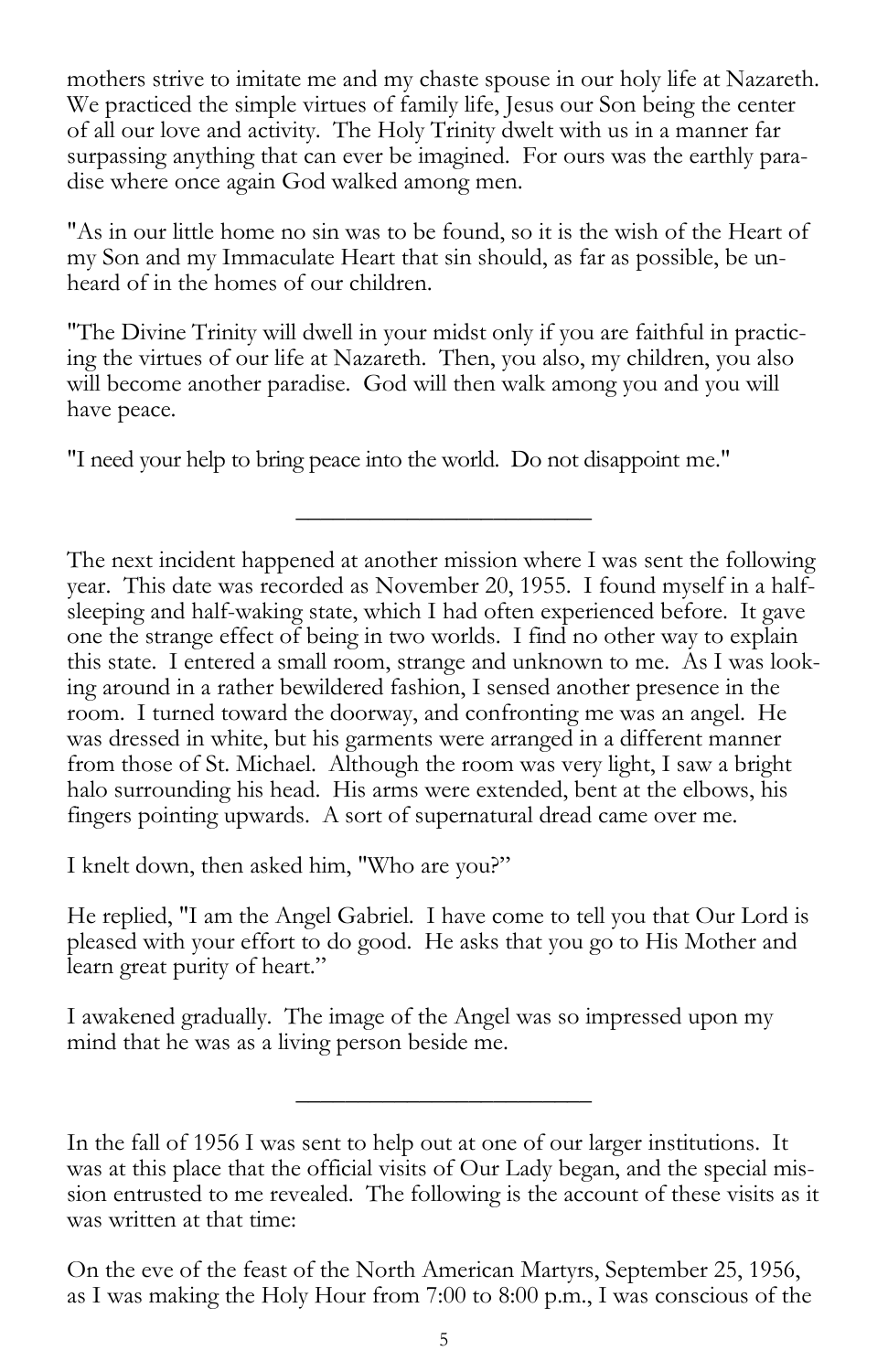distinct and special feeling of the presence of Our Lady. She stood by my side and spoke to me. I felt, rather than saw her, though I did see a part of her white gown and a small portion of her blue sash. I was under the impression that she came as Our Lady of Lourdes, and she herself confirmed this. Our Lady promised that greater miracles than those granted at Lourdes and Fatima would be granted here in America, the United Stares in particular, if we would do as she desires.

These are the words she spoke to me at this time:

"I am pleased, my child, with the love and honor my children in America give to me, especially through my glorious and unique privilege of the Immaculate Conception. I promise to reward their love by working through the power of my Son's Heart and my Immaculate Heart miracles of grace among them. *I do not promise miracles of the body, but of the soul."*

Our lady emphasized this very much. She is anxiously concerned about our inner life.

She continued: "For it is mainly through these miracles of grace that the Holy Trinity is glorified among men and nations. Let America continue and grow in its love for me, and I in return, in union with the Heart of my Son, promise to work wonders in her. My child, I desire that this be known."

The next morning, the feast of the North American Martyrs, Mass had just been concluded and the Community thanksgiving was almost over. There were a few minutes left when suddenly Our Lady appeared before me, enveloped in a soft glow of light. I knew with unmistakable certainty that it was she, though she did not speak immediately. What I noticed was the smile on Our Lady's beautiful countenance and the lily she held in her right hand. She wore a white veil reaching almost to the waist and a mantle and robe of pure white with not a single decoration of any kind. An oblong-shaped clasp or brooch held the ends of the mantle together at the top. It was all gold, as was the high and brilliant crown which she wore. Her hair and her eyes seemed of medium brown. Her feet were bare, but these I did not always see, as they were sometimes covered by the moving clouds on which Our Lady stood. She continued to smile. Then I saw her heart appear, encircled with red roses, the symbol of suffering as it was revealed to me, and sending forth flames of fire. With her left hand Our Lady seemed to be holding up slightly the upper part of her mantle, so that her Immaculate Heart could be seen.

Then solemnly and distinctly, in calm yet majestic tones, I heard these words: "I am Our Lady of America. I desire that my children honor me, especially by the purity of their lives."

She was very beautiful and her smile held me. But I became conscious of the fact that the other Sisters were leaving the chapel, and I, too, had to go as obedience directed me. I said to Our Lady, "Please forgive me, Mother, but I do have to go now or my work will not get finished."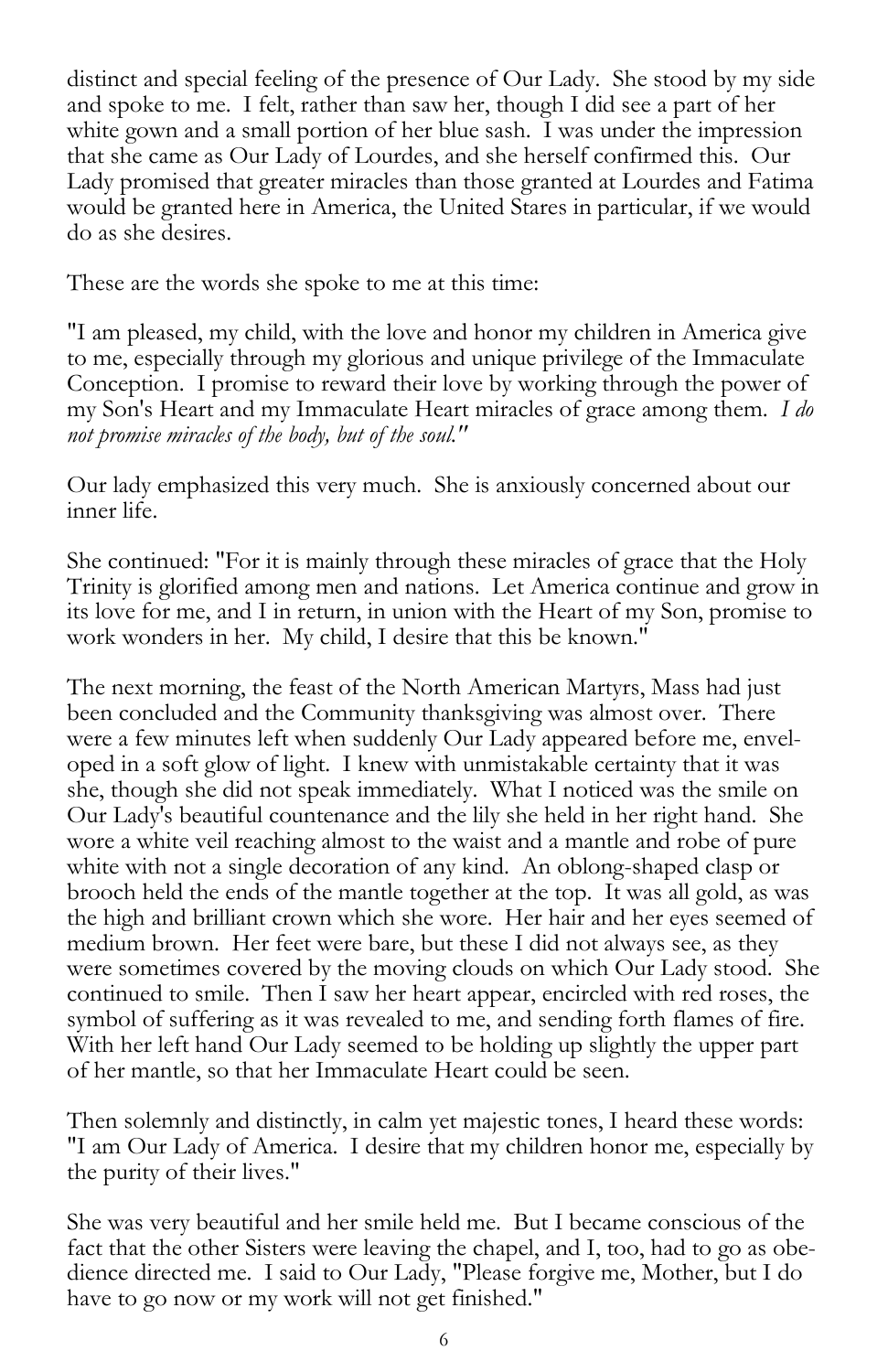Our Lady understood, but she did not leave me. When I entered my room, she was there waiting for me. Then I noticed the green color of the lily stem in her hand and the white sash or belt which she wore around her waist. It seemed to be made of the same material as the robe. It was narrow, very narrow, and no ends of it could be seen at all. As I had to hurry about my tasks, I could not give Our Lady all the attention I longed to, but every now and then I would direct a glance of love toward her. Our Lady stood there smiling as I had seen her in the chapel. All that day I was conscious of Our Lady's presence in a very special manner, in a way that was distinctly new to me.

On the afternoon of the same day, during the last half of the Holy Hour between 4:00 and 5:00, the Immaculate Virgin spoke to me at length in these words:

"My child, I entrust you with this message that you must make known to my children in America. I wish it to be the country dedicated to my purity. The wonders I will work will be the wonders of the Soul. They must have faith and believe firmly in my love for them. I desire that they be the children of my Pure Heart. I desire, through my children of America, to further the cause of faith and purity among peoples and nations. Let them come to me with confidence and simplicity, and I, their Mother, will teach them to become pure like to my Heart that their own hearts may be more pleasing to the Heart of my Son."

Our Blessed Mother called herself Our Lady of America in response to the love and desire that reached out for this special title in the hearts of her children in America. This title was the sign of her pleasure at the confidence our land places in her and as a reward for its staunch and childlike devotion to her. Her children longed for this personal visit of Our Lady, whether consciously or otherwise, and in her kindness and mercy she responded far beyond all expectations.

Though she came in this manner as a token of her love for us, nevertheless Our Lady of America welcomes her children of all nations to her feet, for there will be found true peace. So she has given me to understand, and such are her desires as she revealed them to me,

Our Lady, moreover, often emphasized her desire that the Shrine in Washington, D.C., be made a place of special pilgrimage. She wishes to be honored there as Our Lady of America, the Immaculate Virgin.

After this date I saw Our Lady frequently. She seemed anxious to impress me with the truth and importance of her appearance.

\_\_\_\_\_\_\_\_\_\_\_\_\_\_\_\_\_\_\_\_\_\_\_\_

On September 27, 1956, Our Lady again appeared to me while I was at prayer. She held the world in her hands. From her eyes tears were flowing upon it, as though she longed to cleanse it from its guilt. It was then that I heard these words filled with sorrow and longing: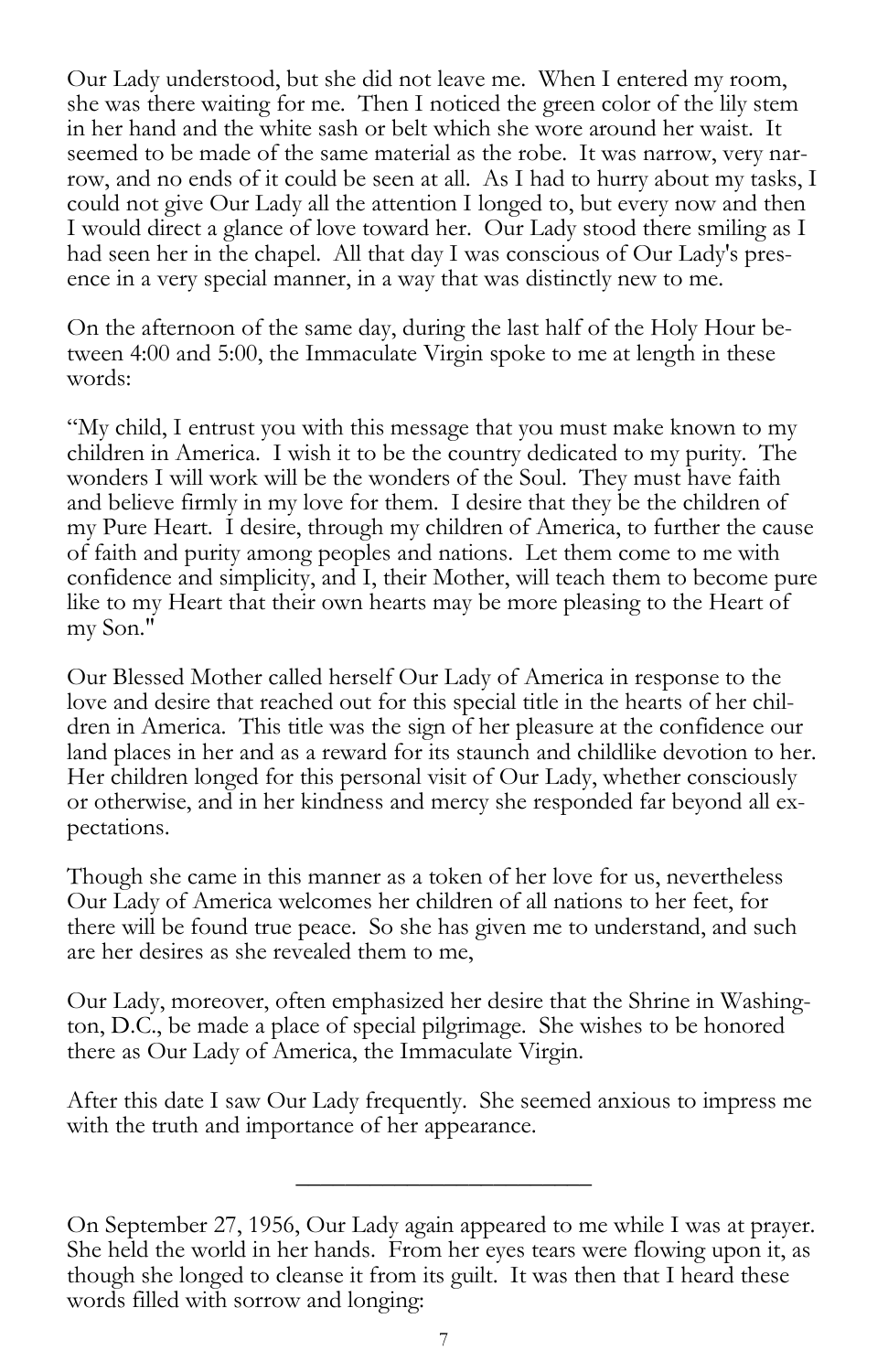'"Behold, O my children, the tears of your Mother! Shall I weep in vain? Assuage the sorrow of my Heart over the ingratitude of sinful men by the love and chasteness of your lives. Will you do this for me, beloved children, or will you allow your Mother to weep in vain? I come to you, O children of America, as a last resort. I plead with you to listen to my voice. Cleanse your souls in the Precious Blood of My Son. Live in His Heart, and take me in that I may teach you to live in great purity of heart which is so pleasing to God. Be my army of chaste soldiers, ready to fight to the death to preserve the purity of your souls. I am the Immaculate One, Patroness of your land. Be my faithful children as I have been your faithful Mother.

"These are my words, O my daughter. Make them known to my children.

"I desire to make the whole of America my shrine by making every heart accessible to the love of my Son.''

In early October, 1956, about a week after Our Lady's first appearance, St. Joseph, though I did not see him at this time, spoke to me the following words:

"It is true my daughter, that *immediately* after my conception, I was, through the future merits of Jesus and because of my exceptional role of future Virgin-Father, cleansed from the stain of original sin.

"I was from that moment confirmed in grace and never had the slightest stain on my soul. This is my unique privilege among men.

"My pure heart also was from the first moment of existence inflamed with love for God. *Immediately,* at the moment when my soul was cleansed from original sin, grace was infused into it in such abundance that, excluding my holy spouse, I surpassed the holiness of the highest angel in the angelic choir.

"My heart suffered with the Hearts of Jesus and Mary. Mine was a silent suffering, for it was my special vocation to hide and shield as long as God willed, the Virgin Mother and Son from the malice and hatred of men.

"The most painful of my sorrows was that I knew beforehand of their passion, yet would not be there to console them.

"Their future suffering was ever present to me and became my daily cross. I became, in union with my holy spouse, co-redemptor of the human race. Through compassion for the *sufferings of Jesus and Mary* I co-operated, as *no other*, in the salvation of the world."

On October 5, 1956, I felt suddenly urged to write a prayer to Our Lady, Patroness of our land. I knelt by the little table in my room, and as I did so Our Lady came to me. She stood at my right side very close to me. Though I did not hear any words, the thoughts came into my mind one after the other, and I wrote without stopping until the prayer was finished. Then Our Lady disappeared.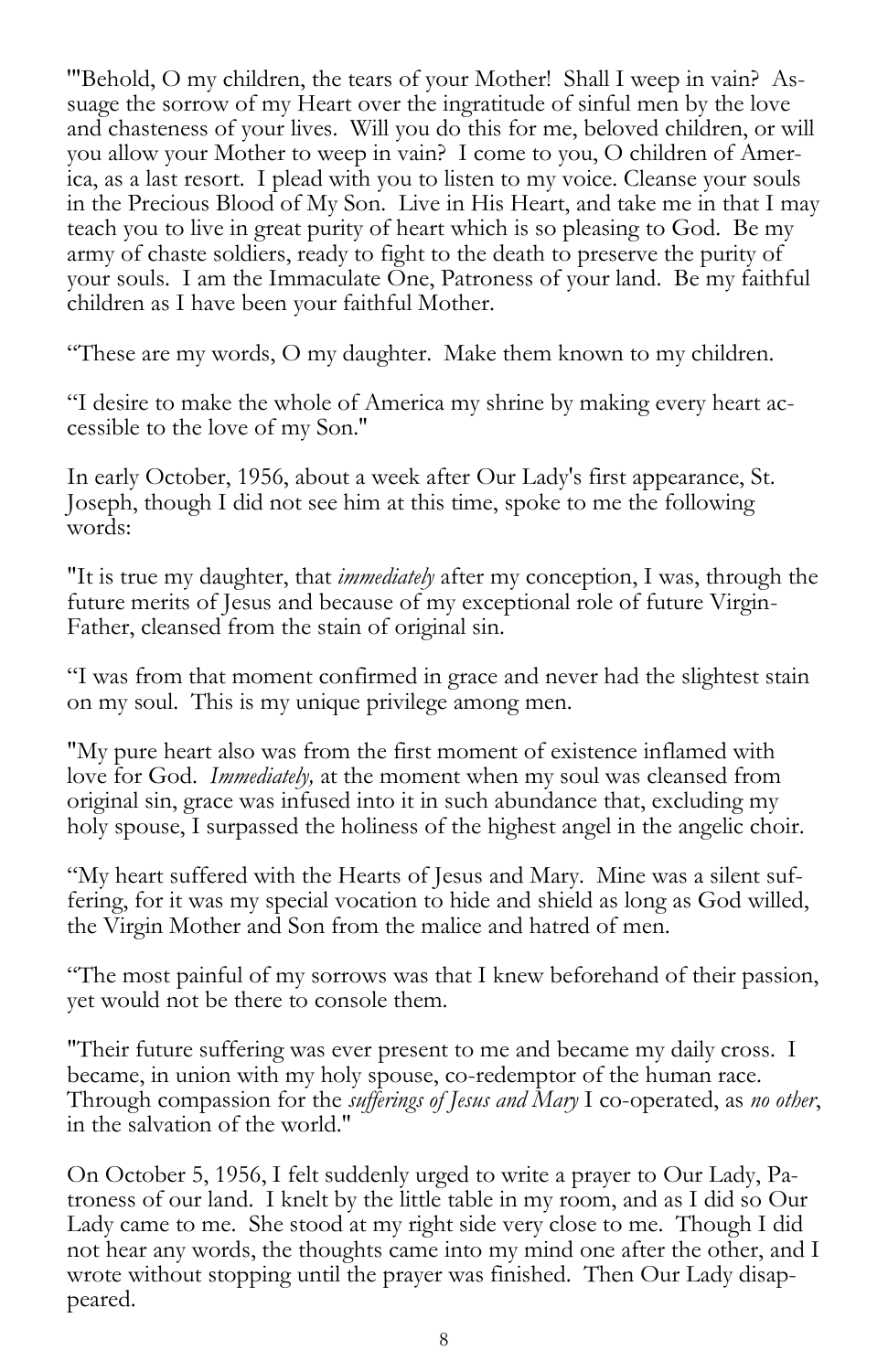Following is the account of Our Lady's next visit, which occurred on October 13, 1956:

Today the Holy Virgin appeared to me as I was working in my room. Our Lady was very beautiful, and she was again smiling in her heavenly way. She was dressed in the same manner as when I first saw her, except that her Immaculate Heart did not appear. Instead of the lily, she held with both hands a small replica of the finished Shrine of the Immaculate Conception. She then began to speak. Her presence overwhelmed me with its holiness. I was compelled to stop my work, for it was impossible to go on. I then knelt down and wrote Our Lady's words as she desired:

"This is my shrine, my daughter. I am very pleased with it. Tell my children I thank them. Let them finish it quickly and make it a place of pilgrimage. It will be a place of wonders. I promise this, I will bless all those who, either by prayers, labor, or material aid, help to erect this shrine."

On the morning of November 15, 1956, Our Lady taught me this little prayer:

 $\overline{\phantom{a}}$  , where  $\overline{\phantom{a}}$  , where  $\overline{\phantom{a}}$  , where  $\overline{\phantom{a}}$ 

"By thy Holy and Immaculate Conception, O Mary, deliver us from evil."

Our Lady then asked me to draw a picture of her first appearance. She also requested a statue made according to this likeness and placed, after being solemnly carried in procession, in the Shrine of The Immaculate Conception in Washington, D.C. She wishes to be honored there in a special way as Our Lady of America, the Immaculate Virgin.

From January 1957 to 1958, Our Lady's warnings came to me again and again. These are her words spoken in January 1957:

\_\_\_\_\_\_\_\_\_\_\_\_\_\_\_\_\_\_\_\_\_\_\_\_

"The hour grows late. My Son's patience will not last forever. Help me hold back His anger, which is about to descend on sinful and ungrateful men. Suffering and anguish, such as never before experienced, is about to overtake mankind. It is the darkest hour. But if men will come to me, my Immaculate Heart will make it bright again with the mercy which my Son will rain down through my hands. Help me save those who will not save themselves. Help me bring once again the sunshine of God's peace upon the world."

To my spiritual director I was asked to send this message:

"Hurry, my son, for the time is short but the punishment will be long, and for many, forever.

"Tell the Bishops of the United Stares, my loyal sons, of my desires and how I wish them to be carried out. Through him who is head over you, make known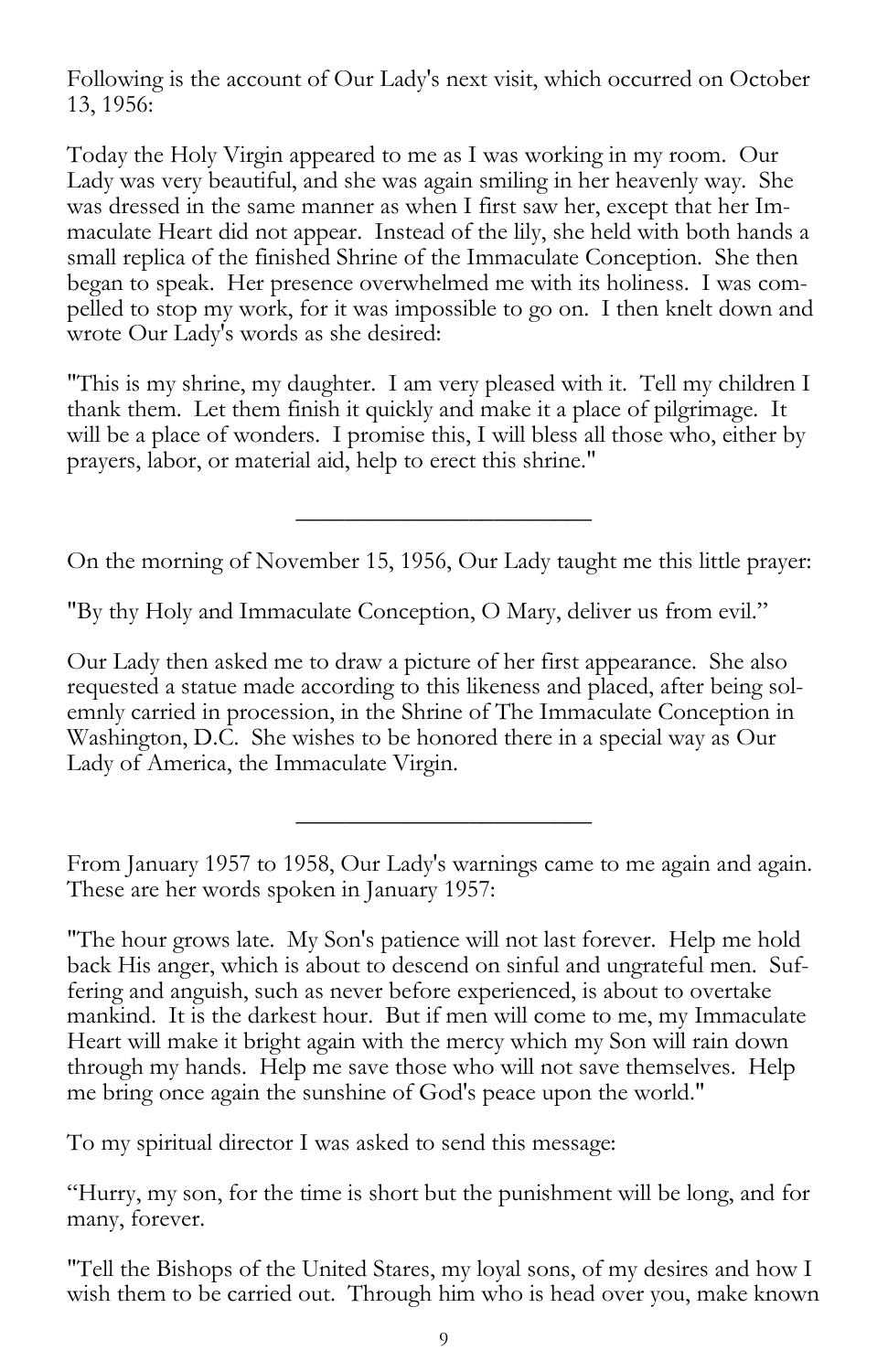the longings of my Immaculate Heart to establish the reign of my Divine Son in the hearts of men and thus save them from the scourge of heaven, both now and hereafter."

Our Lady, again addressing herself to me, spoke sadly yet hopefully:

"My daughter, will my children in America listen to my pleadings and console my Immaculate Heart? Will my loyal sons carry our my desires and thus help me bring the peace of Christ once again to mankind?

'Pray and do penance, my sweet child, that this may come to pass. Trust me and love me; I so desire it. Do not forget your poor Mother, who weeps over the loss of so many of her children."

\_\_\_\_\_\_\_\_\_\_\_\_\_\_\_\_\_\_\_\_\_\_\_\_

# **Our Lady, on the morning of February 3, 1957:**

"My Son asks of souls love, that true love willing to sacrifice itself for the One loved. Man fears to sacrifice himself because he is selfish. If souls would place themselves into my keeping, I would teach them the way of true love. If men truly loved my Son, they would not quarrel with each other and they would have peace in their own hearts.

"Peace is from within, not from without. If mankind were at peace with itself, there would be peace in the world. Man will only have peace if he has in his heart that true love of neighbor that springs from a whole-hearted love for my Son.

"My sweet child, if love does not have its roots implanted deeply within the soul, it will die out or be rooted up by the first storm that besets it.

"O child of my Pure Heart, tell my children to come to me and learn this true love of my Son, which is so necessary for their peace of soul."

Sometime later the same day, Our Lady spoke again:

"Reform of life is what I ask as the sign and proof of my children's love for me. God looks at the heart, and if it resembles the Heart of His Divine Son, it is with the greatest pleasure He regards it.

""But to make your hearts grow more and more like to the Heart of the Son, you must go to the Mother, whose heart is most like His. From this Pure and Immaculate Heart you will learn all that will make you more pleasing to the Divine Heart of the Son of God. The Holy Trinity looks down with infinite delight upon such souls and makes them Its heaven upon earth.

"Come to me, my children, come to me and learn. There is much I would teach you. It is for your own happiness and eternal salvation. Do not disre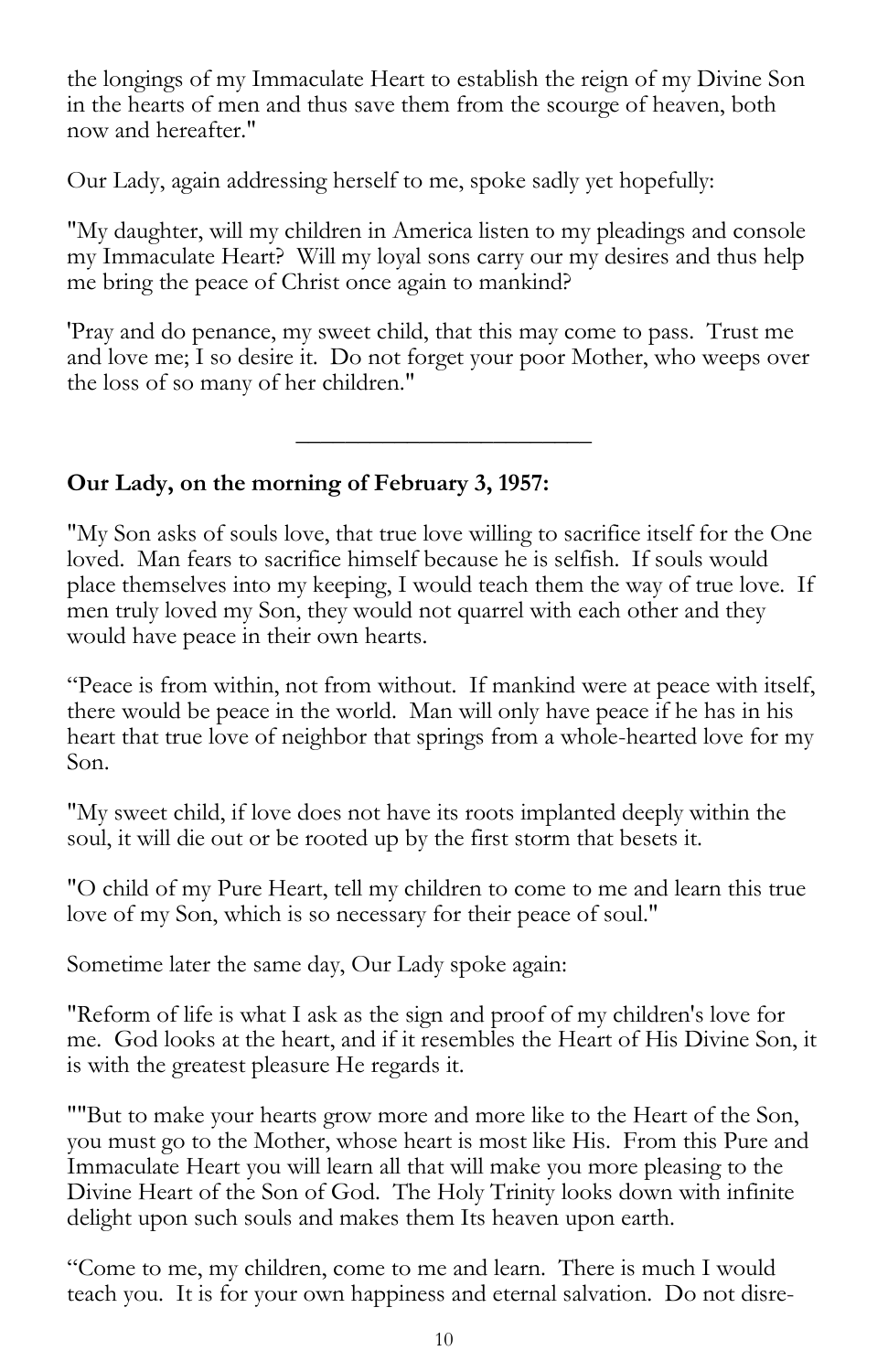gard the voice of your Mother. It is the voice of love trying to save you from eternal ruin."

In March of this same year, Our Lady spoke in the following manner:

"O my sweet child, when will my desires be realized? My Immaculate Heart desires with great desire to see the kingdom of Jesus my Son established in all hearts. Now I have pleaded with my children to open their hearts to Him, but most are cold and indifferent. Has ever a mother shown more love and interest in her children's welfare than I have done? O my little one, daughter of my Pure Heart, you must pray with greater fervor and offer yourself with greater love to the Heart of my Son."

# **In April 1957, Our Lord's words contained this warning:**

"My sweet child, unless my children reform their lives, they will suffer great persecution. If man himself will not take upon himself the penance necessary to atone for his sins and those of others, God in His justice will have to send upon him the punishment necessary to atone for his transgressions."

On May 8, I was visited by the Archangel Michael, who spoke in these forceful words:

"Write! I am Michael, Angel Captain of the Lord God of Hosts. I come to announce the coming of the kingdom, the kingdom of peace. The time is at hand. Repent, bestir yourselves, O sons of men, repent and make ready your hearts that the King may establish His Kingdom within you. Do not delay, or the time of grace will pass and with it the peace you seek.

"Behold, the Queen of angels and of men comes beforehand to make all things ready for her King-Son.

"My little sister, the message is a clear one, there is no doubt. Make it known, do not hesitate. I, Michael, have spoken."

In the evening of August 5, the feast of Our Lady of the Snow, as I knelt in my room, Our Lady spoke to me about the Divine Indwelling. It was her life and she lived it perfectly, always conscious of His presence, never forgetting that all her greatness came from within, from Him Who dwelt there, working, loving, and doing good through her. This is what Our Lady means when she speaks of reformation, renewal. It is this about which she is so concerned, namely sanctification from within.

As Our Lady spoke this, she seemed at the time to be deeply occupied. Though the serenity of her countenance never left her, she spoke with a gravity that made her words all the more solemn. She seemed anxious to impress me with some idea of the greatness of this gift of God to us, namely, His Divine Presence within our souls through sanctifying grace.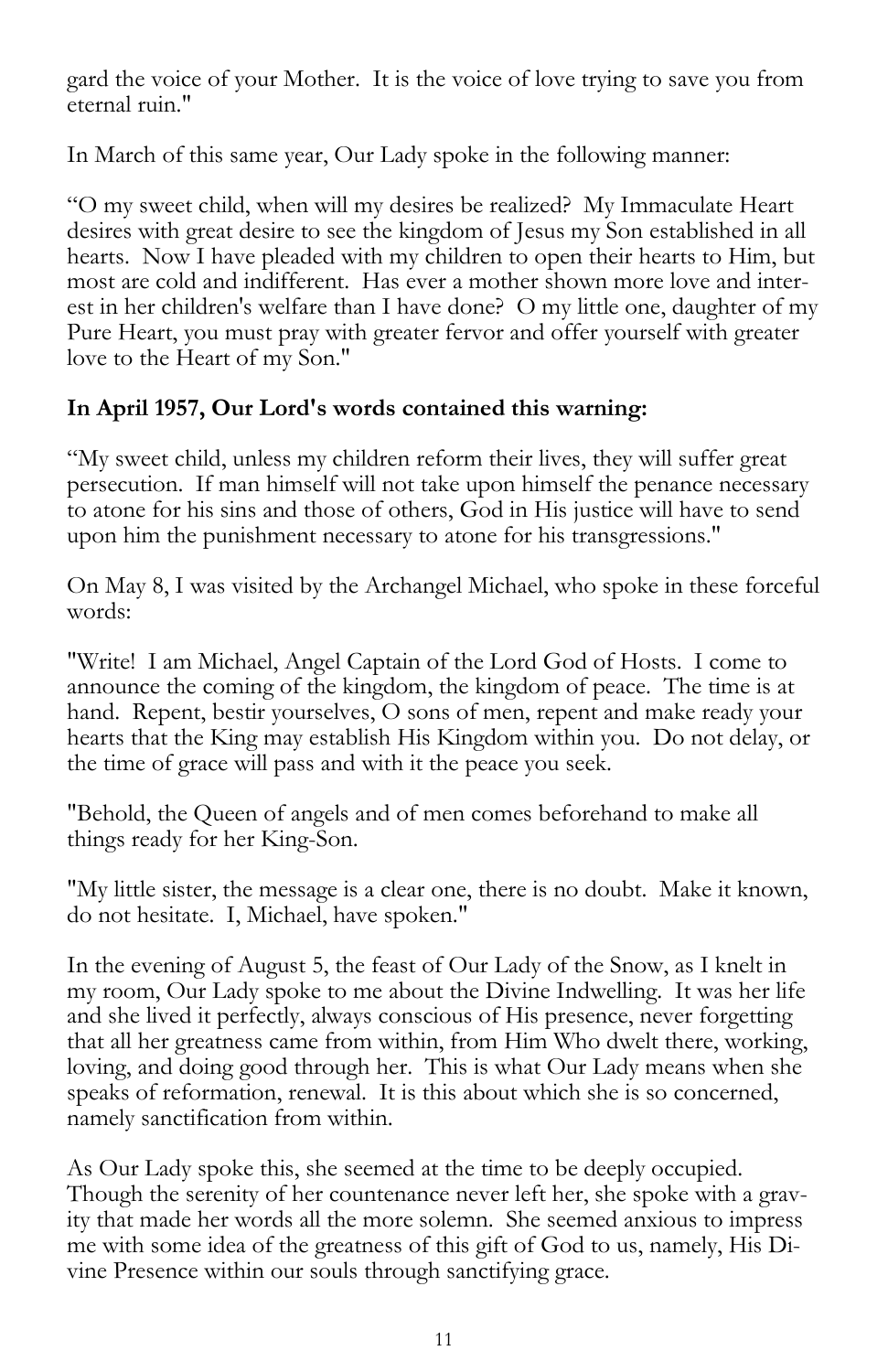## **Excerpts from Our Lady's address during her visit on the feast of the Immaculate Heart,**

\_\_\_\_\_\_\_\_\_\_\_\_\_\_\_\_\_\_\_\_\_\_\_\_

## **August 22, 1957**

"My heart, my Immaculate Heart, is the channel through which the graces of the Sacred Heart are given to men.

"O my sweet child, time passes and with it wasted graces and constant refusals on the part of man to co-operate with me in the accomplishment of the Divine Will for his own sanctification and salvation.

"What am I to do, child of my heart, when my children turn from me? The false peace of this world lures them and in the end will destroy them. They think they have done enough in consecrating themselves to my Immaculate Heart. It is not enough. That which I ask for and is most important many have not given me. What I ask, have asked, and will continue to ask is reformation of life. There must be sanctification from within. I will work my miracles of grace only in those who ask for them and empty their souls of the love and attachment to sin and all that is displeasing to my Son. Souls who cling to sin cannot have their hands free to receive the treasures of grace that I hold out to them.

"Behold, my small one, so tenderly loved by your Mother, behold then my Heart pierced by a cruel sword! Oh, what grief my children have caused me!

"My humble one, my small flower, we must have more souls who love, love unselfishly and without reserve. Who does anything who does not love?

"I wish to gather about me, my tender child, soldier and valiant bearer of the torch, an army of brave lovers, who as my torchbearers will enkindle the fire of Divine Love in the souls of men. Only those who are strong in love can become my soldiers to bear aloft, not the sword of destruction, but the sword of fire, the flaming torch of Divine Charity.

"My poor child, you have suffered much, but do not fear. Take courage, for soon a haven of rest will be given you--not a refuge from suffering and pain, but a nest of solitude for the little white dove, so dear to me and the Heart of my Son.

"Patience, sweet child! The Will of the Father must be dearer to you than all else. This is the lesson every soul desiring intimate union with my Son must strive to learn.

"This is enough now, small one. Other duties call you. Go in peace." In the afternoon of the same day I received this directive from Our Lady: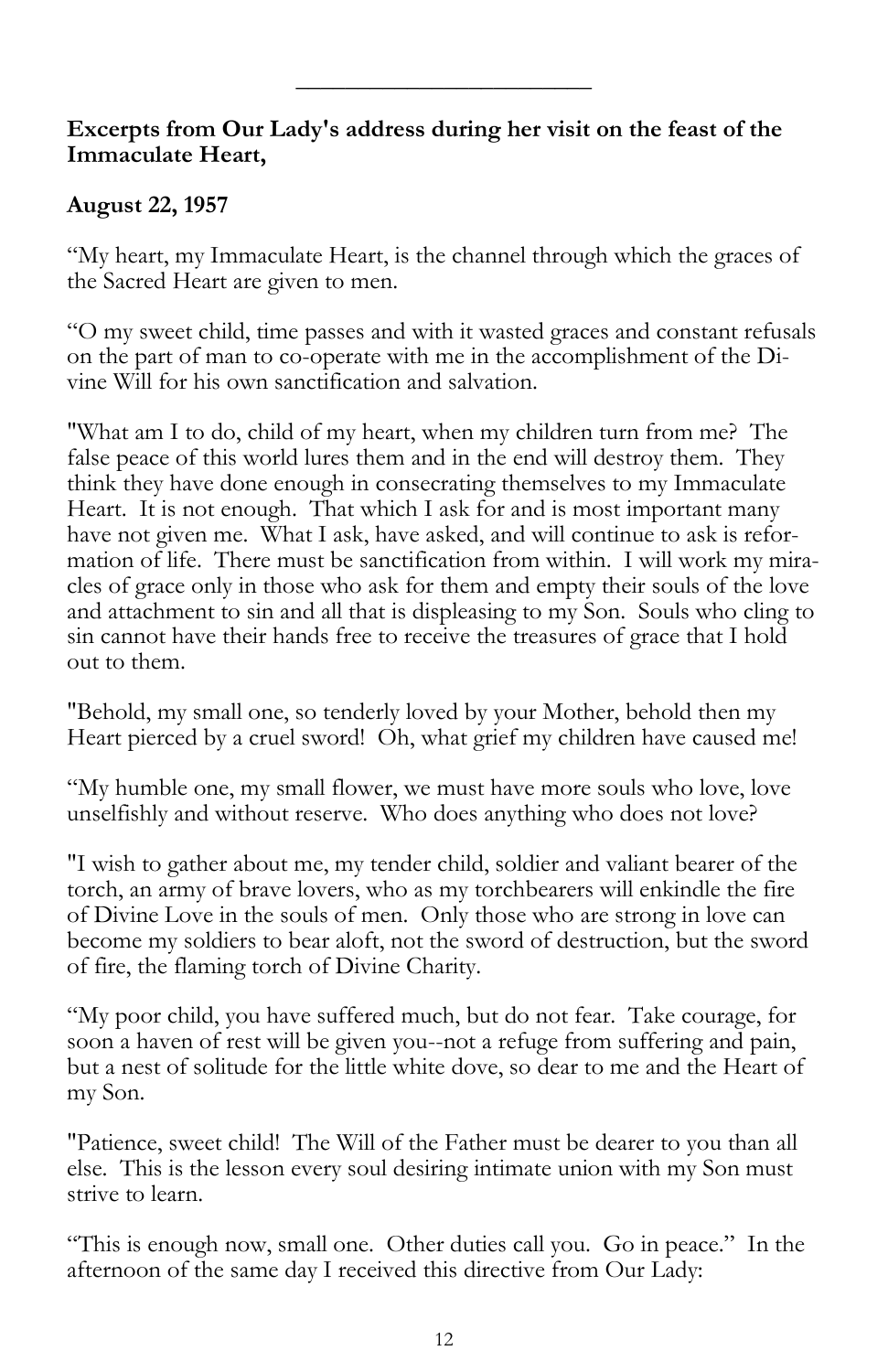"Go to the Bishop. Tell him of the desires of my Heart. He will help you."

#### **Words of Our Lady as recorded under the dates of September 26-27, 1957:**

"My dear daughter, sweet child, write my words carefully, because they are of the utmost importance. I address them to my beloved sons, the priests, dedicated to the most intense and extraordinary imitation of my Son in the perfect carrying on of His Eternal Priesthood.

"Beloved sons, so cherished and greatly blessed among the sons of men, be careful to uphold the sanctity and dignity of your calling. Let the faithful see in you the favored and especially loved imitators of the Son of God. Be modest in your dress and speech as becomes those of so exalted a vocation. The apparel and manners of a man of the world is not for you, who, though living in the world, must not take on its ways.

"It is through you that the grace of the Sacraments is given to souls. Strive then to make yourselves more worthy receptacles to receive these graces and transmit them in turn to the souls under your care.

"Dear sons, I ask you to practice self-denial and penance in a special manner, because it is you who must lead my children in the way of peace. Yet this peace will come only by way of the sword, the flaming sword of love. If, therefore, you love my Son and wish to honor me, heed my admonition and be the first to give the example of a life of penance and self-denial. Thus, by sanctification from within you, you will become a bright and burning light to the faithful, who look to you for help and guidance.

"I am pleased, dearly beloved sons, by the honor and love you have until now accorded me. Will you now go further and honor me yet more by taking my words to your hearts and doing what I ask?''

On the evening of the feast of the Most Holy Rosary, October 7, 1957, Our Lady again appeared. Her hands were clasped in an attitude of prayer. Her look was serious, though her countenance retained its usual deep serenity. Hanging from her right hand was a blue rosary of a glass-like quality, I was conscious of the fact that what she was about to say to me was not only very grave but of the utmost importance. Our Lady reiterated in a similar manner her first warnings:

"My beloved daughter, what I am about to tell you concerns in a particular way my children in America. Unless they do penance by mortification and self-denial and thus reform their lives, God will visit them with punishments hitherto unknown to them.

"My child, there will be peace, as has been promised, but not until my children are purified and cleansed from defilement, and clothed thus with the white garment of grace, are made ready to receive this peace, so long promised and so long held back because of the sins of men.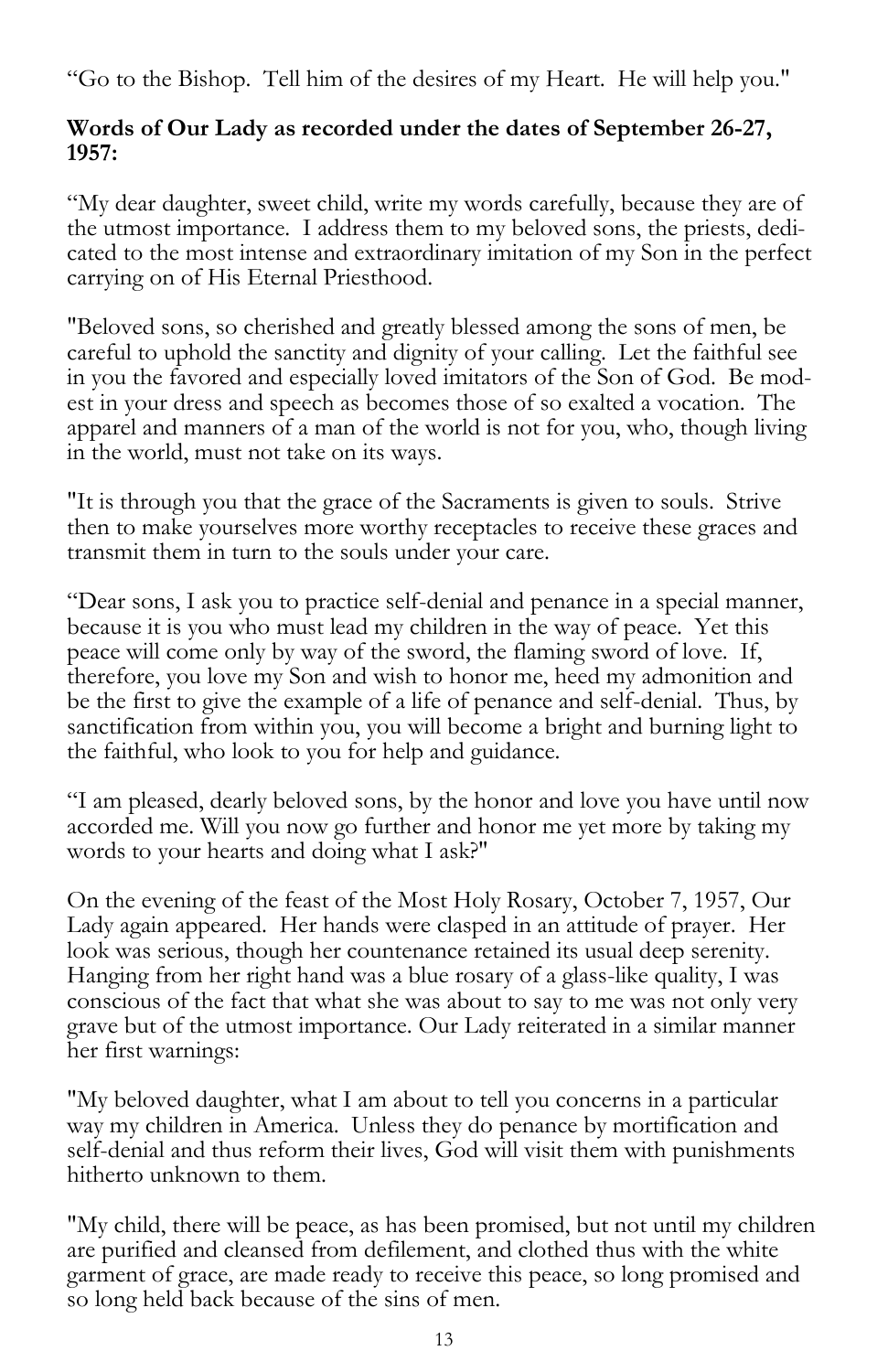"My dear children, either you will do as I desire and reform your lives, or God Himself will need to cleanse you in the fires of untold punishment. You must be prepared to receive His great gift of peace. If you will not prepare yourselves, God will Himself be forced to do so in His justice and mercy.

"Making the rosary a family prayer is very pleasing to me. I ask that all families strive to do so. But be careful to say it with great devotion, meditating on each mystery and striving to imitate in your daily lives the virtues depicted therein. Live the mysteries of the rosary as I lived them, and it will become a chain binding you to me forever. They who are found in the circle of my rosary will never be lost. I myself will lead them at death to the throne of my Son, to be eternally united to Him.

'"Write these words upon your hearts, my dear children, because of the compassion I have for you in my Immaculate Heart. Oh, if you knew the punishments I am holding back from you by my pleading and intercession on your behalf!

"Will you do as I wish at last, my children?''

#### **Here is the account of November 22-23, 1957:**

Our dear Mother showed herself to me in a special way around 11:30 on the morning of November 22. The next day, a Saturday, the experience was more detailed as more was shown me, or perhaps I had not noticed details the day before. This vision of herself is very important, as it reveals Our Lady as she really and truly was, the Immaculate Tabernacle of the Indwelling God.

Our Lady was standing on a globe, her right foot resting on a crescent or quarter moon, the left on the snout of a rather small and very ugly looking dragon. I saw fire come out of his huge jaws, but not very much, as he could not open them wide enough because of Our Lady's foot. At times he seemed to be somewhat black, again of a shade of green. Our Lady was all in white. Her veil was so long that it seemed to envelop the globe halfway. Sometimes the veil appeared so transparent that Our Lady's hair could be seen through it, and the hair seemed to be sparkling with the light of many glittering stars. At times the edges of the veil, sleeves, and garments seemed to be outlined in light. The veil was held about her head by a wreath of white roses. Her feet were bare.

The previous day Our Lady had appeared with her hands outstretched. At this second visit she slowly raised them, then crossed them on her breast rather close to her waist. While doing so, she bent her head slightly forward, and it seemed that her eyes were closed, not just lowered. On her breast, as though through a veil, the Triangle and the Eye, which is often depicted as the symbol of the Divine Indwelling, could be visibly seen. I said that Our Lady's feet were bare, that is, devoid of any kind of footwear, but on each foot was a large white rose. The roses, both on the feet and on the crown, were of such dazzling whiteness that the outlines of the petals could barely be seen, sometimes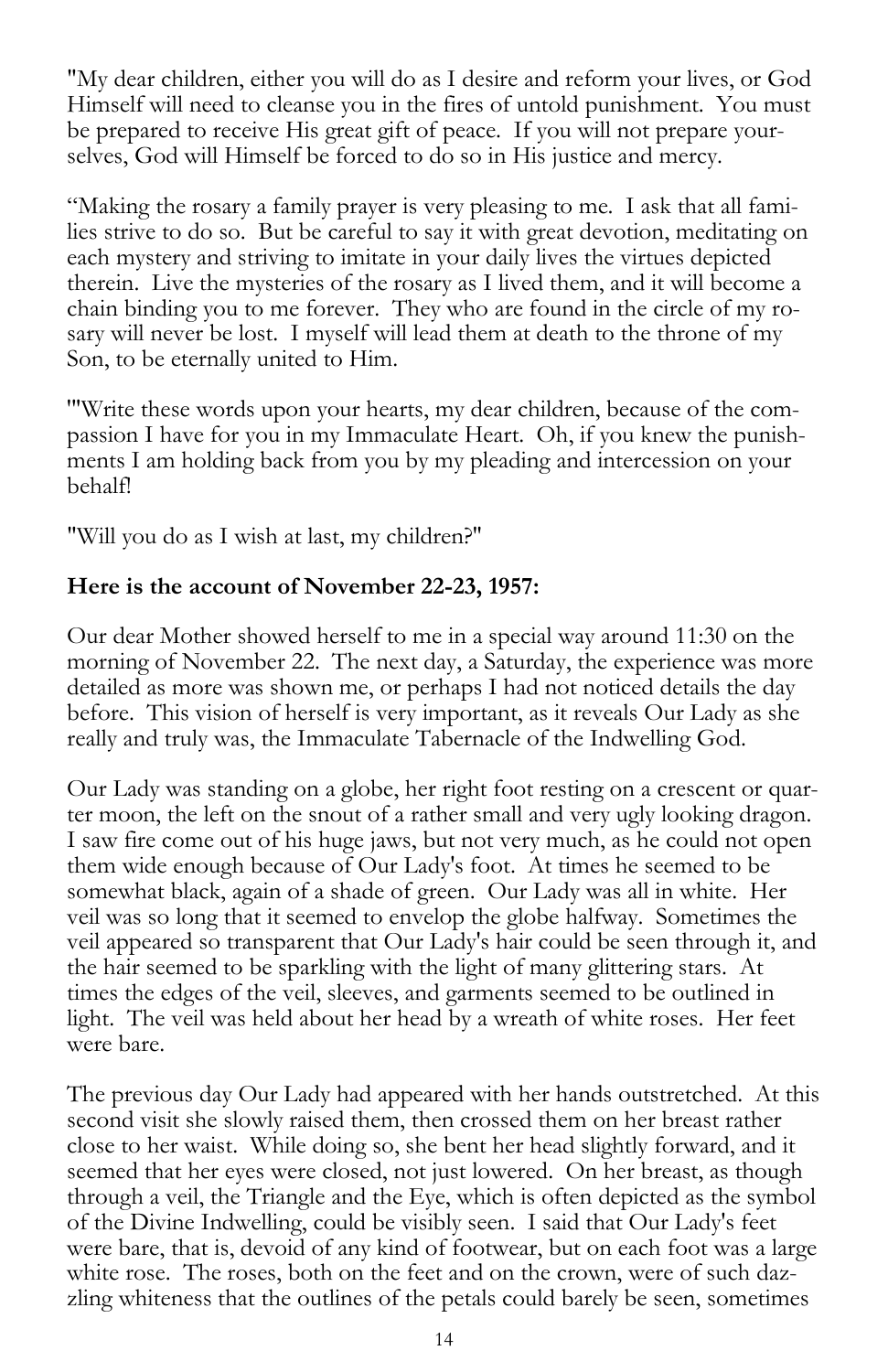not at all. It seemed that a strong beam of light streamed from the Divine Presence within Our Lady onto the globe at her feet. Then halfway around the figure of Our Lady above her head appeared a scroll on which were written in letters of gold the words: "All the glory of the King's daughter is within."

Though it did not appear that her lips moved, yet I heard these words quite plainly:

"I am Our Lady of the Divine Indwelling, handmaid of Him Who dwells within"

She seemed suffused in a soft glow of light that appeared to come from within her. It seemed to permeate and, as it were, saturate her whole being, even her apparel and the roses.

# **On the eve of February 11, 1958:**

"My Immaculate Heart will win in the end, and the Spirit of Christ will dwell in the hearts of men. Those in whom this Spirit is not found will be condemned to eternal hell-fire."

The next day Our Lady spoke again:

"My child, nothing is accomplished without pain. Prepare to suffer much. You see the sword in the Heart of your Mother. Suffering completed the work of divine grace in my soul. He who refuses to suffer will never abide in the Spirit of Christ, will never be formed into His image.

"My sweet child, the Father will never recognize a soul as His own unless He sees in it the likeness of His beloved Son. Souls must attain to the perfection of the Father through the Spirit of the Son.

"Beloved daughter, you wonder at the sword and the deep wound it has made in my Heart. It is the sword of grief plunged therein by my children who refuse to let me teach them the true way. There is only one true way to the Father, my child, only one way to eternal union. It is the way of the divine humanity. It is through my Son, the Only-begotten of the Father, that souls attain perfect union with the Divinity, as perfect as human nature is capable of, aided by divine grace.

"But my children will not heed; they will not listen. Every other way they will take, but not this one.

"I ask greater sacrifices of the most favored and beloved of my children. I ask in the Name and for the love of my Son, Who so desires this.

"If I ask for reform of life, it is first from the chosen that I look for it. They must by the example of a sacrificial life lead the way for souls to union with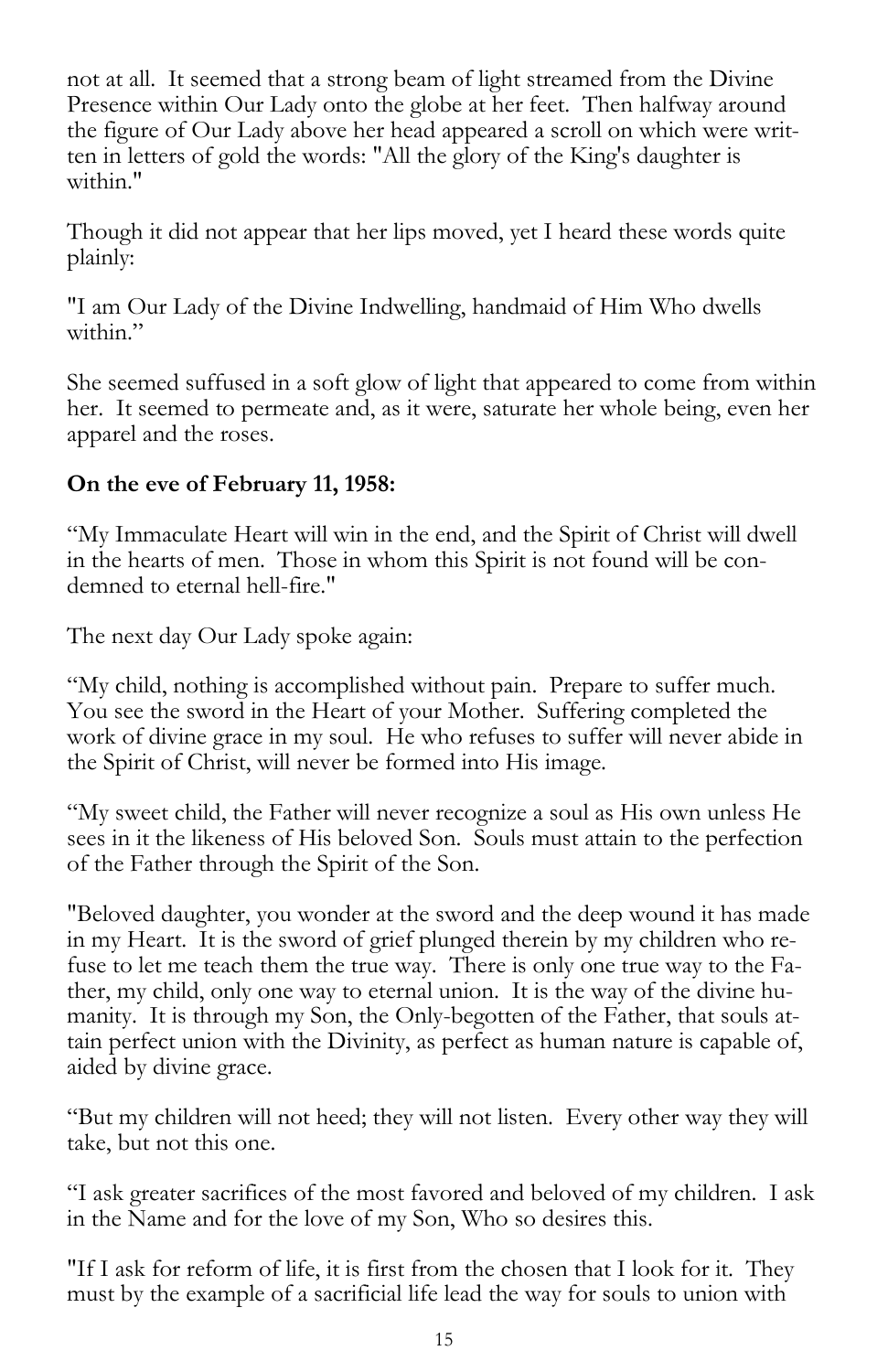Christ, honoring the Father by putting on His Spirit and His likeness in all things.

"O my small one, beloved of my Son's Heart, prepare yourself by prayer, penance, and suffering for what is to come.

"Your Mother has many more things to tell you, but this is enough for now. Take your rest now. I wish it. Good night, sweet child."

Towards evening of February 11, I heard these words addressed to me by Our Lady:

"I am the Mother of the sacred humanity, and it is my special work as coredemptrix of the human race to help souls reach the sanctity of the Father in eternal union by showing them how to put on Christ, to imbibe His Spirit, and thus become one with Him.''

Further accounts relating to the "mission" given me and to others closely connected with it:

 $\overline{\phantom{a}}$  , where  $\overline{\phantom{a}}$  , where  $\overline{\phantom{a}}$  , where  $\overline{\phantom{a}}$ 

Our Lady made known to me that she is particularly interested in the youth of our nation. It is they who are to be the leaders of this movement of renewal on the face of the earth. Their ranks will be swelled by the youths of other nations whom Our Lady also calls to help in the accomplishment of this great renewal.

But the youth must be prepared, and this must be done by instilling into them, not only the knowledge of the Divine Indwelling, but a serious study of It, living It in such a way that the Divine Presence becomes, as it were, an intimate and necessary part of their life and daily living. From this will flow a great love, a conflagration that will envelop the world in the flames of Divine Charity. This is what Our Lady is working for, because this is the great desire of her Divine Son, and it is to the *youth* of America that she is holding out this challenge. A medal which Our Lady asked to be made is to be their shield against evil, the picture or statue of Our Lady, the protection of the home, the statue at the Shrine in Washington, D.C., a special safeguard for our country. America, the United States in particular, is being given the tremendous, yet privileged, opportunity to lead all nations in a spiritual renewal never before so necessary, so important, so vital.

St. Michael came to me one evening shortly after Our Lady's visit, holding an immense flaming torch. He held it towards me saying:

"My little sister, you must carry this torch through the world."

He came again the next night in the same manner.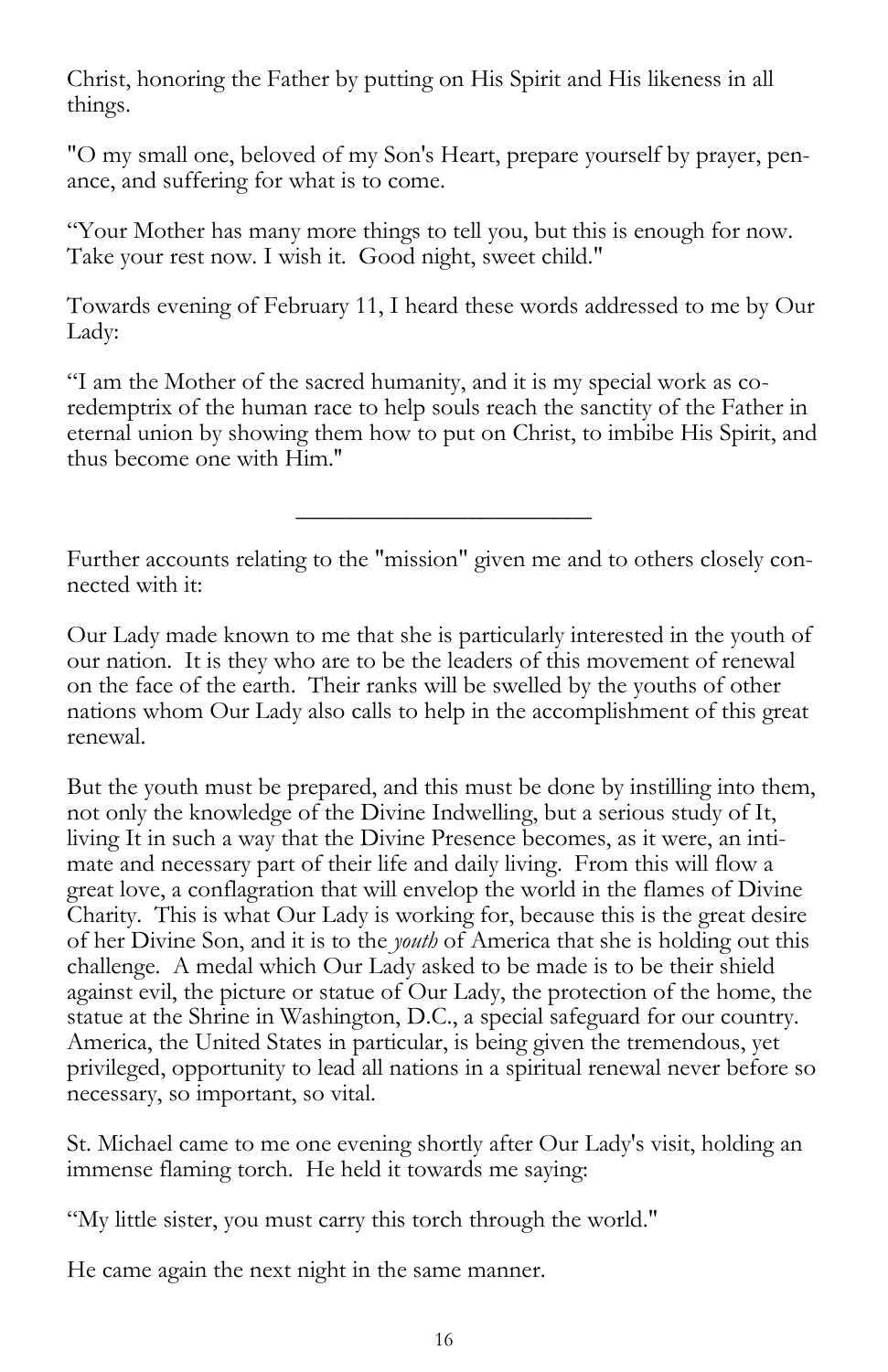The next day I was interiorly enlightened during Mass. It was made known to me that those, particularly the youth, who are willing wholeheartedly to follow Our Lady in her great battle against evil would bear the special title of "Torchbearers of the Queen." This torch, of course, is Divine Love, for it is Love alone that will conquer hate and all that hate brings with it.

———————————

In regard to the medal that Our Lady requested to be made, I was told that as long as it bore the form of a shield, the medal itself could be of any shape desired. Around the image of Our Lady, as she appeared September 26, 1956, these words are to be engraved: "By thy Holy and Immaculate Conception, O Mary, deliver us from evil." 'Those who wear the medal with great faith and fervent devotion to Our Lady will receive the grace of intense purity of heart and the particular love of the Holy Virgin and her Divine Son. Sinners will receive the grace of repentance and the spiritual strength to live as true children of Mary. As in life, so in death, this blessed medal will be as a shield to protect them against the evil spirits, and St. Michael himself will be at their side to allay their fears at the final hour.

The Coat-of-Arms Our Lady had inspired some years previously. I did not know at the time for what purpose it was to be used, and Our Lady did not enlighten me on it until much later.

(For a detailed description of the medal bearing the Coat-of-Arms on the one side and the image of Our Lady of America on the other, see outside back cover)

As mentioned before, Our Lady also requested a picture or statue of herself as she appeared on September 26, 1956, to be honored and venerated in every Christian Home.

## **ST. JOSEPH**

On March 11, 1958, Our Lady said to me: "St. Joseph will come on the eve of his feast. Prepare yourself well. There will be a special message. My holy spouse has an important part to play in bringing peace to the world."

St. Joseph came as was promised, and these are the words he spoke at this time:

"Kneel down, my daughter, for what you will hear and what you will write will bring countless souls to a new way of life.

"Through you, small one, the Trinity desires to make known to souls Its desire to be adored, honored, and loved within the kingdom, the interior kingdom of their hearts.

"I bring to souls the purity of my life and the obedience that crowned it.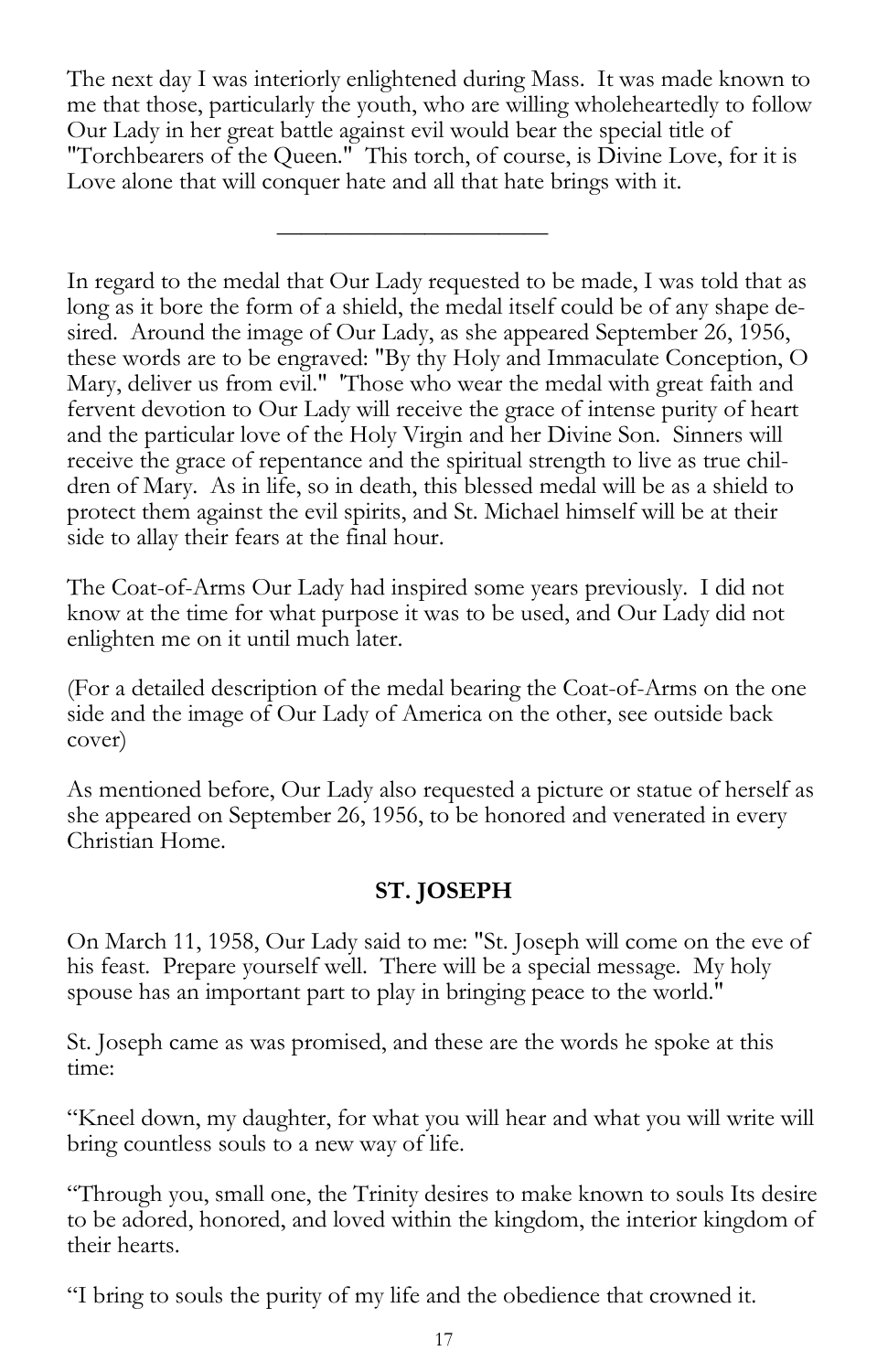"All fatherhood is blest in me whom the Eternal Father chose as His representative on earth, the Virgin-Father of His own Divine Son. Through me the Heavenly Father has blessed all fatherhood, and through me He continues and will continue to do so till the end of time.

"My spiritual fatherhood extends to all God's children, and together with my Virgin Spouse I watch over them with great love and solicitude.

"Fathers must come to me, small one, to learn obedience to authority: to the Church always, as the mouthpiece of God, to the laws of the country in which they live, insofar as these do not go against God and their neighbor.

"Mine was perfect obedience to the Divine Will, as it was shown and made known to me by the Jewish law and religion. To be careless in this is most displeasing to God and will be severely punished in the next world.

"Let fathers also imitate my great purity of life and the deep respect I held for my Immaculate Spouse. Let them be an example to their children and fellowmen, never willfully doing anything that would cause scandal among God's people.

"Fatherhood is from God, and it must take once again its rightful place among men."

As St. Joseph ceased speaking I saw his most pure heart. It seemed to be lying on a cross which was of brown color. It appeared to me that at the top of the heart, in the midst of the flames pouring out, was a pure white lily. Then I heard these words:

"Behold this pure heart so pleasing to Him Who made it."

St. Joseph then continued:

"The cross, my little one, upon which my heart rests is the cross of the passion, which was ever present before me, causing me intense suffering.

"I desire souls to come to my heart that they may learn true union with the Divine Will.

"It is enough, my child; I will come again tomorrow. Then I will make known to you how God wishes me to be honored in union with Jesus and Mary to obtain peace among men and nations. Good night, my little one."

On the evening of the next day, March 19, 1958, St. Joseph again appeared to me as he had promised and addressed me in these words:

"My child, I desire a day to be set aside to honor my fatherhood.

"The privilege of being chosen by God to be the Virgin-Father of His Son was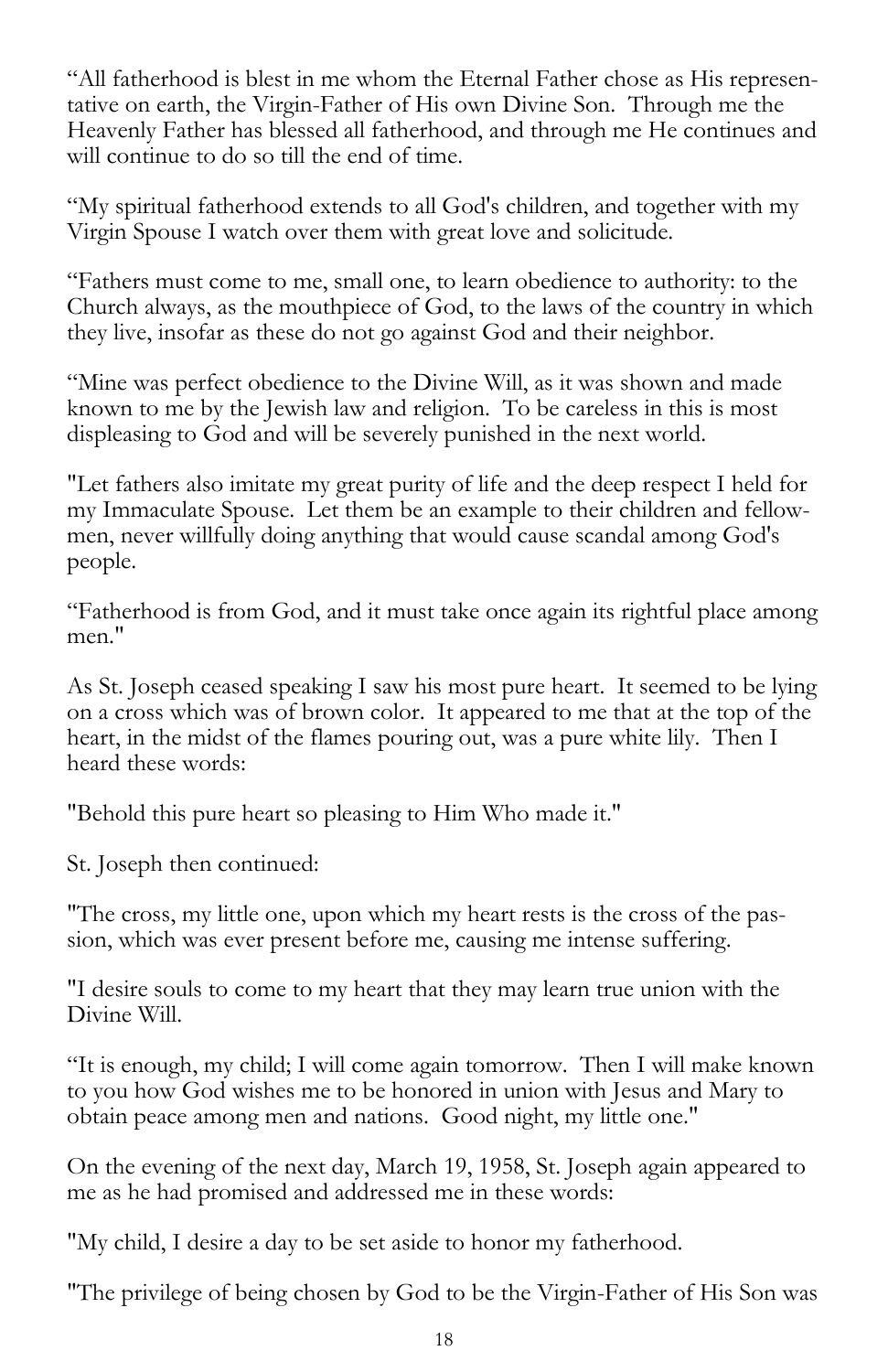mine alone, and no honor, excluding that bestowed upon my Holy Spouse, was ever, or will ever, be as sublime or as high as this.

"'The Holy Trinity desires thus to honor me that in my unique fatherhood all fatherhood might be blessed.

"Dear child, I was king in the little home of Nazareth, for I sheltered within it the Prince of Peace and the Queen of Heaven. To me they looked for protection and sustenance, and I did not fail them.

"I received from them the deepest love and reverence, for in me they saw Him Whose place I took over them.

"So the head of the family must be loved, obeyed, and respected, and in return be a true father and protector to those under his care.

"In honoring in a special way my fatherhood, you also honor Jesus and Mary. The Divine Trinity has placed into our keeping the peace of the world.

"The imitation of the Holy Family, my child, of the virtues we practiced in our little home at Nazareth is the way for all souls to that peace which comes from God alone and which none other can give" "

Then suddenly, as he ceased speaking, I was favored with a unique and marvelous vision of the glorious St. Joseph.

He seemed suspended, as it were, a short distance above what had the appearance of a large globe with clouds moving about it. His head was slightly raised, the eyes gazing upward as if in ecstasy. The hands were in a position similar to that of the priest during the celebration of Holy Mass, only they extended upward somewhat more.

The color of his hair as also of his rather small and slightly forked beard seemed a very dark brown. His eyes resembled in color the hair and beard. He was clothed in a white robe that reached to his ankles. Over this he wore a sort of cloak which did not come together at the throat, but covering the shoulders and draped gracefully over each arm, reached to the hem of the robe. The cloak at times had, or seemed to have, the appearance of a brown, sometimes a purple, hue, or perhaps a slight blending of the two. The belt about his waist was of a gold color, as were his sandals.

His appearance, though quite youthful, gave at the same time the impression of rare maturity combined with great strength. He seemed a bit taller than medium height. The lines of his face appeared strong and purposeful, softened somewhat by a gentle serenity. I also saw his most pure heart at this time, Moreover, I saw the Holy Spirit in the form of a dove hovering above his head.

Standing sideways, facing each other, were two angels, one on the right, the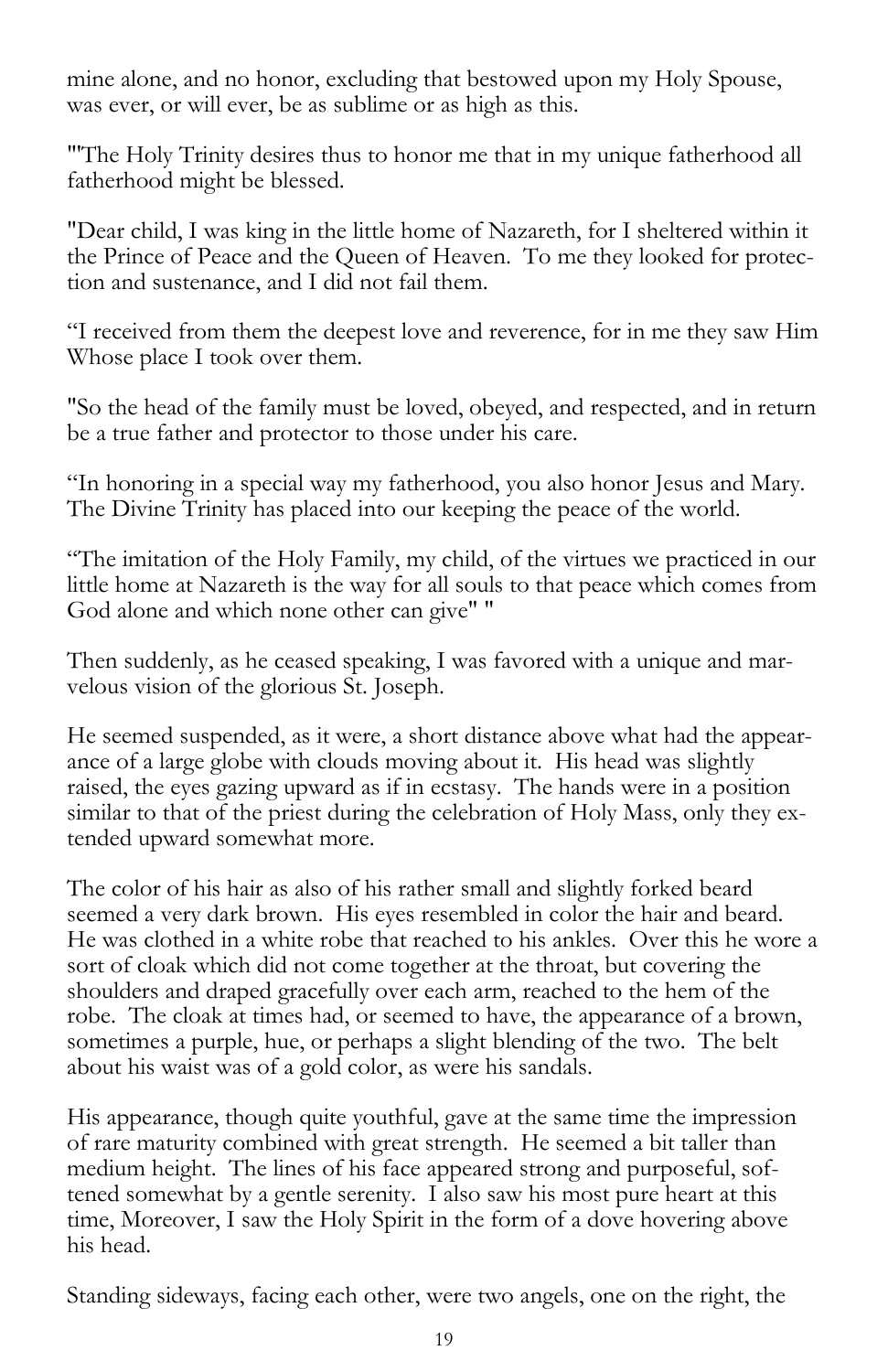other on the left. Each carried what appeared to be a small pillow in a satin covering, the pillow on the right bearing a gold crown, the one on the left, a gold scepter. The angels were all white, ever their faces and hair. It was a beautiful whiteness that reminded me of the stainlessness of heaven.

Then I heard these words:

"Thus should he be honored whom the King desires to honor."

When the vision ended, St. Joseph before taking leave spoke to me in the following manner:

"The Holy Father need have no fear, for I have been appointed his special protector. As God chose me to be the special guardian of His Son, so has He chosen me as the special guardian of him who in Christ's Name is head of the Mystical Body of that same Son on earth.

"My special protection of the Holy Father and the Church should he made known to him. God wishes to make this known to him that he may receive thereby renewed consolation and encouragement.

"During the war, little daughter, it was I who saved him from death at the hands of his enemies.

Continually I watch over him and the Church, and I desire this to be acknowledged for the greater glory of God and the good of souls.

"Lovely child, precious to the heart of your spiritual father, I will come again on the last Sunday of this month. Jesus and Mary will come also in a special visit. Receive my blessing,"

As I knelt down to receive it I felt his hands on my head and heard the words:

"May Jesus and Mary through my hands bestow upon you eternal peace."

# **March 30, 1958**

As he had promised, St. Joseph came again on March 30. His requests were similar to those of Our Lady and the First Saturday. The Sacred Hearts of Jesus, Mary, and Joseph have been chosen by the Most Holy Trinity to bring peace to the world; hence, their request for special love and honor, also, in particular, reparation and imitation.

These are the words of St. Joseph as recorded on March 30:

"I am the protector of the Church and the home, as I was the protector of Christ and His Mother while I lived upon earth. Jesus and Mary desire that my pure heart, so long hidden and unknown, be now honored in a special way. Let my children honor my most pure heart in a special manner on the First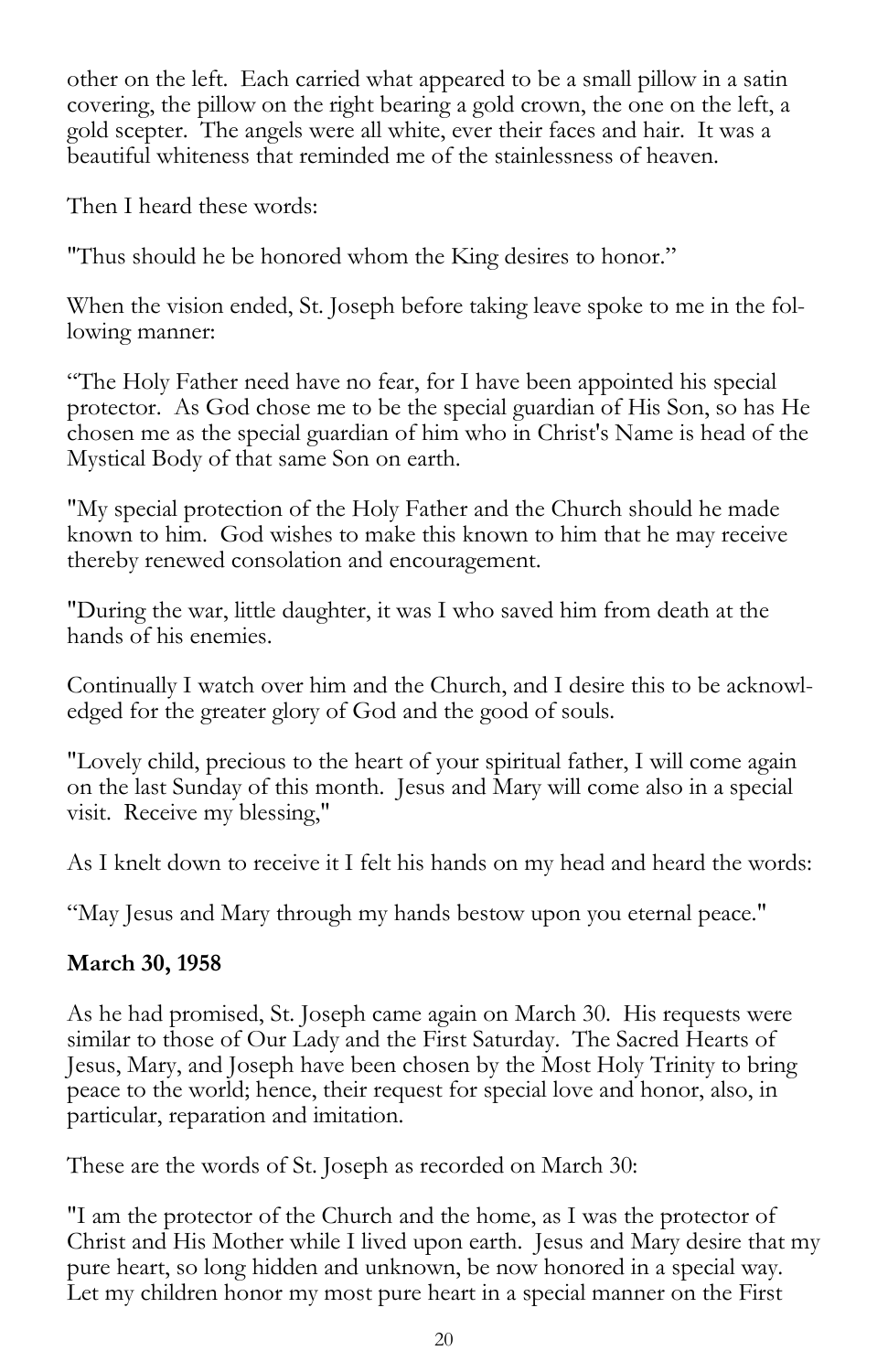Wednesday of the month by reciting the *Joyful Mysteries* of the rosary in memory of my life with Jesus and Mary and the love I bore them, the sorrow I suffered with them. Let them receive Holy Communion in union with the love with which I received the Savior for the first time and each time I held Him in my arms.

"Those who honor me in this way will be consoled by my presence at their death, and I myself will conduct them safely into the presence of Jesus and Mary.

"I will come again, little child of my most pure heart. Until then, continue in patience and humility, which is so pleasing to God."

As St. Joseph had promised, Jesus and Mary also came on March 30. Jesus had the appearance of a boy about fifteen or sixteen year old. He spoke to me first. It was about the sanctification of the family and other matters. He said it would not be required of me to write it at this time, as He would ask this of me at a later date. Our Lady and St. Joseph also spoke to me concerning the same subject and also about the Divine Indwelling.

 $\overline{\phantom{a}}$  , where  $\overline{\phantom{a}}$  , where  $\overline{\phantom{a}}$  , where  $\overline{\phantom{a}}$ 

# **June 1958**

In June 1958, several weeks after I had entered the Cloister, I was walking in the enclosure courtyard before going to prayer. I felt overwhelmed with a sense of frustration and heaviness of heart. As I gazed towards the heavens, Our Lady suddenly appeared to me as she had done on September 26, 1956.

She said to me:

"Do not be afraid. I will keep my promise. Everything will be all right. Do not fear."

These words consoled me very much, and I went to prayer with a peaceful heart.

#### **February 1959**

On February 23, 1959, Our Lady came to me and admonished me to work on the "message'' as soon as possible so that it might be placed in the hands of the Bishops who would be responsible for its fulfillment.

In a very serious manner Our Lady warned me that I must not delay any longer to do this, as the time is *now*.

\_\_\_\_\_\_\_\_\_\_\_\_\_\_\_\_\_\_\_\_\_\_\_\_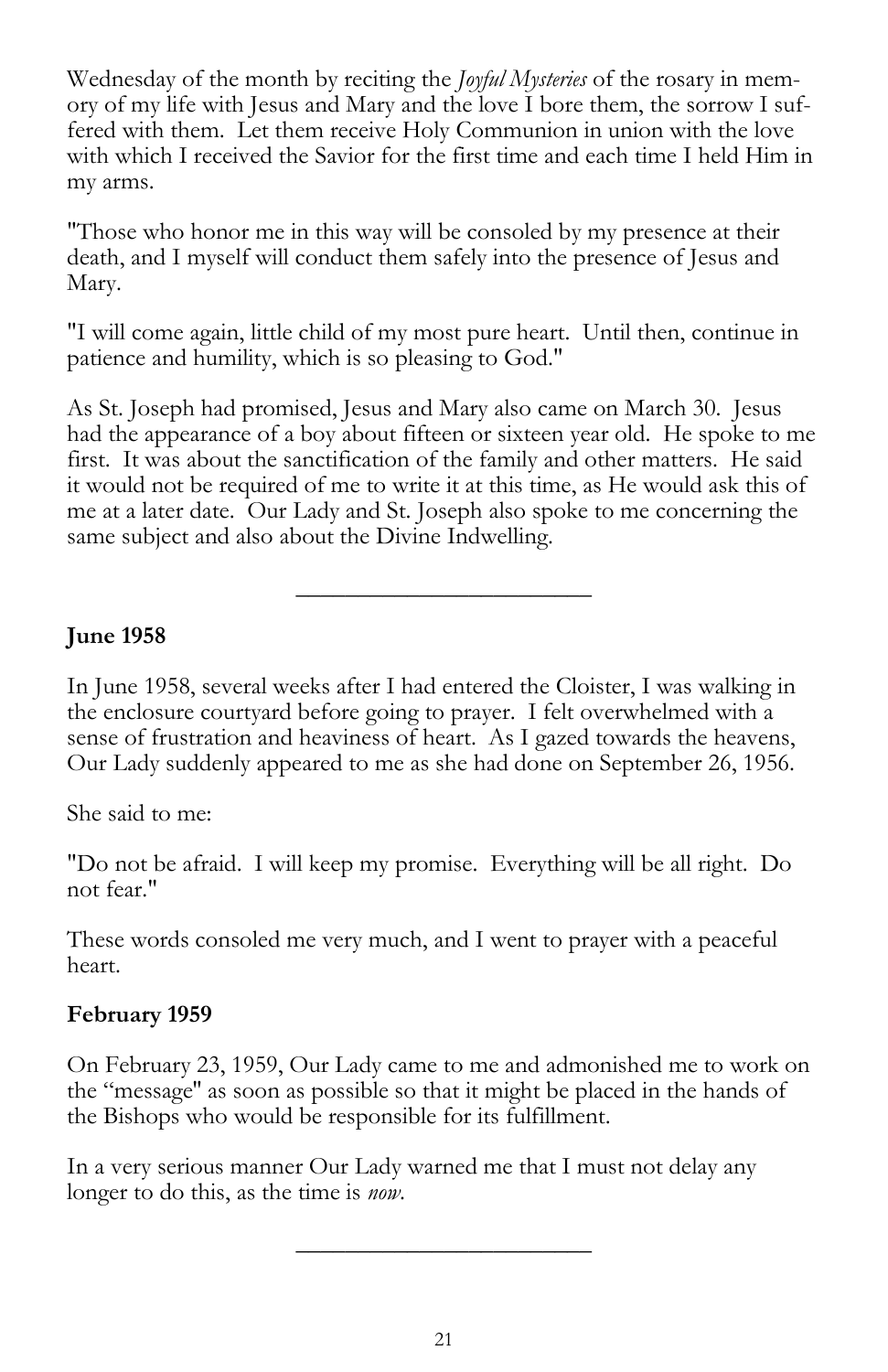## **July 18, 1959**

"Oh, the pride of souls! How they resist my grace! O My priests, My religious, what would I not do for you if you would only let me? I come daily laden with graces which you daily refuse.

"What am I to say of you, my best beloved? How long will you resist My love? It is from you I expect everything, and you give Me but the husks of your affections.

"How long will I bear with you, O My chosen ones? How long will you spurn My approaches?

"My little white dove, it was this ingratitude on the part of My priests and My religious that caused Me so much sorrow in my passion.

"Oh, how they resist My grace! How they fight against My love! So fearful are they that I will deprive them of their tawdry trinkets that they turn their backs lest they see the reproach in My eyes."

#### **December 20, 1959**

Our Lady came to me again on December 20, 1959. These were her words to me as I understood them:

"O my child, tell your spiritual father that I come again to warn and to plead. Oh, penance, penance! How little my children understand it! They give me many words, but sacrifice themselves they will not. It is not me they love but themselves. Oh, what blindness, sweet child, what blindness! How it pierces my heart!

"See, I weep, but my children show me no compassion. They behold the sword in my heart but will make no move to withdraw it. I give them love; they give me only ingratitude.

"Weep, then, dear child, weep with your Mother over the sins of men. Intercede with me before the throne of mercy, for sin is overwhelming the world and punishment is not far away."

\_\_\_\_\_\_\_\_\_\_\_\_\_\_\_\_\_\_\_\_\_\_\_\_

<sup>(</sup>Note: Except on a few occasions, as one when she showed herself as Our Lady of the Divine Indwelling, Our Lady always came in the manner in which she appeared on September 26, 1956, namely, as Our Lady of America.)